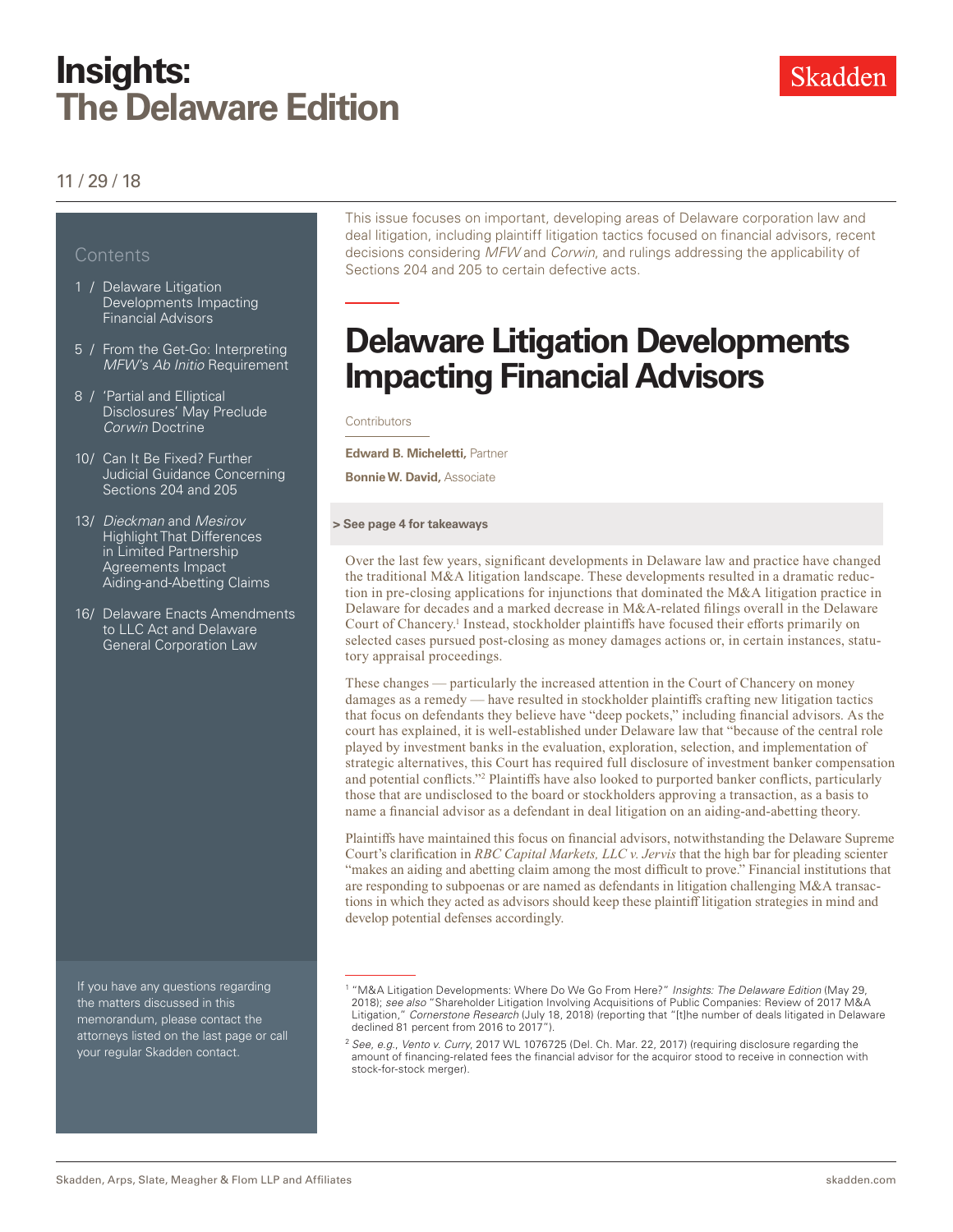#### **Responding to a Subpoena**

Traditionally, the financial advisor's role in M&A litigation was perceived as that of a nonparty, limited to responding to a subpoena. The role often entailed producing limited documents or offering a single banker witness to testify about narrow topics, such as the financial advisor's role in the deal process and valuations provided to the board. This perception has evolved along with the current M&A landscape.

For example, the Court of Chancery has recently remarked that financial advisors faced with a subpoena are considered more than just nonparties with little stake in the dispute. Specifically, in a recent transcript ruling, the Court of Chancery granted a motion to compel against a nonparty financial advisor faced with a subpoena and ordered it to produce documents consistent with the "ambitious schedule" to which the parties in the case had agreed. *Cumming v. Edens*, C.A. No. 13007-VCS (Del. Ch. July 12, 2018) (Transcript). In its decision, the court emphasized that "when investment bankers are involved in complex transactions, they take a very important role," and "the bankers are compensated well for the work that they have done," such that responding to a subpoena is simply a "cost of doing business." As a result, the court felt it was "not the case" that financial advisors should be considered "third part[ies] with marginal involvement in the dispute," justifying imposing a minimal burden. Thus, financial advisors responding to subpoenas should be cognizant that arguments about burden in responding to subpoenas may not have as much force as they have in the past.

Until the last several years, financial advisors rarely were named as defendants. However, in the current M&A litigation landscape, plaintiffs increasingly have targeted financial advisors. The plaintiffs' intentions, though, are not always transparent at the outset of litigation. Instead, plaintiffs' attorneys pursuing a post-closing breach of fiduciary duty action in a deal litigation against a board of directors attempt to lull financial advisors into a false sense of security by serving them with a subpoena, making them believe they are not a focus of the litigation, and coaxing them into providing extensive documents. Then, with just a few months left in the case schedule,

sometimes near or after the close of discovery, the complaint will be amended to add the financial advisor as an additional defendant on an aiding and abetting theory.

In *RBC* — well known for affirming a more than \$75 million damages award against the financial advisor — that is precisely the tactic the plaintiff employed. Doing so may have downplayed the risk the financial advisor believed it faced when responding to the subpoena and forced the financial advisor to quickly review and assess the discovery already taken in the case in order to develop a trial defense. One notable risk for a financial advisor is post-trial monetary liability for aiding and abetting breaches of fiduciary duty, even in a circumstance where monetary damages may not be available against directors because of a Section 102(b)(7) exculpatory provision barring damages for duty-ofcare violations. Plaintiffs have continued to follow this blueprint in subsequent cases. Therefore, it is crucial that financial advisors identify this tactic early so that they have a greater opportunity to strategize and approach subpoena discovery with an eye toward the possibility of becoming a defendant.

#### **Discovery in Appraisal Litigation**

Plaintiffs' attorneys have even used appraisal litigation as an angle to ultimately reach financial advisors. In the current deal litigation landscape where pre-closing injunctions are rare, many plaintiffs' attorneys have complained that they no longer have access to the documents or deposition testimony they once received in expedited discovery as part of an injunction application. Stockholder plaintiffs therefore have gotten creative in their efforts to obtain discovery to challenge fiduciary conduct post-closing, including by seeking documents through appraisal proceedings.3 By statute, parties to appraisal proceedings are limited and include stockholder petitioners and a respondent corporation. However, petitioners that seek appraisal typically obtain

<sup>&</sup>lt;sup>3</sup> Stockholder plaintiffs also have increasingly turned to Section 220 books-and-records requests for documents they can use to bolster post-closing breach of fiduciary claims for money damages relating to a merger or other transaction on behalf of a stockholder class. *See*, *e.g*., *Lavin v. West Corporation*, 2017 WL 6728702 (Del. Ch. Oct. 9, 2017).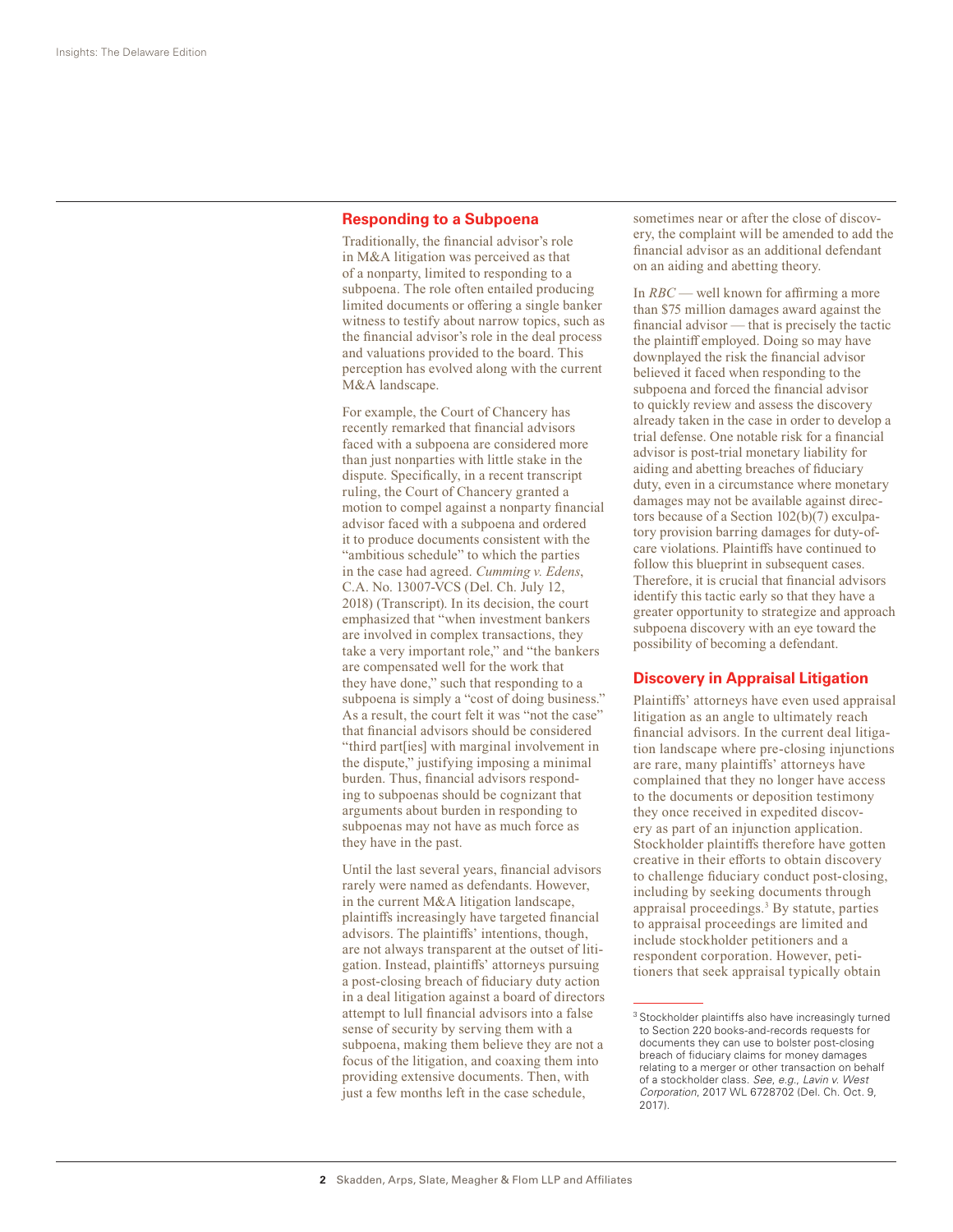access to liberal discovery in preparation for the appraisal trial, which, in light of recent case law suggesting that deal price is often the best evidence of fair value,<sup>4</sup> usually includes discovery regarding the conduct of fiduciaries and financial advisors during the deal process. As Vice Chancellor J. Travis Laster explained recently in *In re Appraisal of Columbia Pipeline Group, Inc.*, where broad discovery about the merger process was sought, "[n]o one forced [respondent] to rely on the deal price as the principal evidence of fair value. Having chosen to advance that valuation argument, [respondent] opened the door to discovery into its sale process."

With this increased focus on deal process, it is perhaps unsurprising that recent appraisal cases have also delved into perceived conflicts on the part of financial advisors. For example, in *In re Verition Partners Master Fund Ltd. v. Aruba Networks, Inc.*, the Court of Chancery found that unaffected market price was the "most reliable" indication of fair value and also found what the court characterized as certain "defects" in the sales process, which included the seller's financial advisor seeking to "rehab" its strained relationship with the buyer instead of zealously advocating on its client's behalf. In *Blueblade Capital Opportunities LLC v. Norcraft Cos*., Inc., the court declined to rely on the deal price as evidence of fair value, citing, among other things, its view that the sell-side advisor acted improperly by affirmatively dissuading potential buyers from coming forward to make a bid during a postsigning go-shop period.

Additionally, some petitioners will use the discovery obtained in an appraisal action to amend their pleading and add new claims on behalf of a stockholder class — for breach of fiduciary duty against the target board members, and aiding and abetting against the financial advisors or others. This creates the possibility that both the appraisal action and the classwide breach of fiduciary duty action may be tried simultaneously. Depending on when this happens, much like the approach stockholder plaintiffs are taking with

subpoenas, stockholder plaintiffs can take steps in an appraisal action to leave a financial advisor rushing to catch up to develop a merits-based trial defense to an aiding-andabetting claim for money damages.

#### **Partial Settlements Excluding Financial Advisor Defendants**

Stockholder plaintiffs have also used strategies to place financial advisor defendants at a disadvantage when negotiating a settlement. One such strategy involves the stockholder plaintiffs pressing for a partial settlement with the fiduciaries named in the lawsuit while excluding the financial advisor. The timing of such a partial settlement can create complications. For example, in *RBC*, the plaintiffs entered into a partial settlement with the fiduciary defendants mere days before trial. This significantly increased the financial advisor's burden at trial not only to defend itself against aidingand-abetting claims but also to assume the mantle of arguing that no predicate breach of fiduciary duty had occurred. The Court of Chancery in *RBC* denied the financial advisor's motion to continue the trial. The plaintiffs in the *Good Technology* litigation also tried this tactic, but in that case the financial advisor reached a settlement on the eve of trial that was fully funded by the acquirer. The relevant terms of a financial advisor's engagement letter may have bearing on this type of partial settlement tactic. Even when the financial advisor is part of a pre-trial partial settlement, the court may still make post-trial findings about its perceived conflicts that have bearing on process-related issues, resulting in unwanted publicity. For example, in *In re PLX Technology Inc. Stockholders Litigation*, in addition to addressing the facts and claims against the remaining trial defendant, the court noted, regarding its views about the process, that the financial advisor's motivations appeared to have "influenced the [target company's] boardroom dynamic and therefore deserve mention." In particular, the court looked to the financial advisor's "contingent fee arrangement" and "longstanding and thick relationship" with the buyer as reasons why the financial advisor had "significant reasons to favor a near-term sale" to the buyer.

<sup>4</sup> *See*, *e.g.*, *Dell, Inc. v. Magnetar Glob. Event Driven Master Fund Ltd*, 177 A.3d 1 (Del. 2017).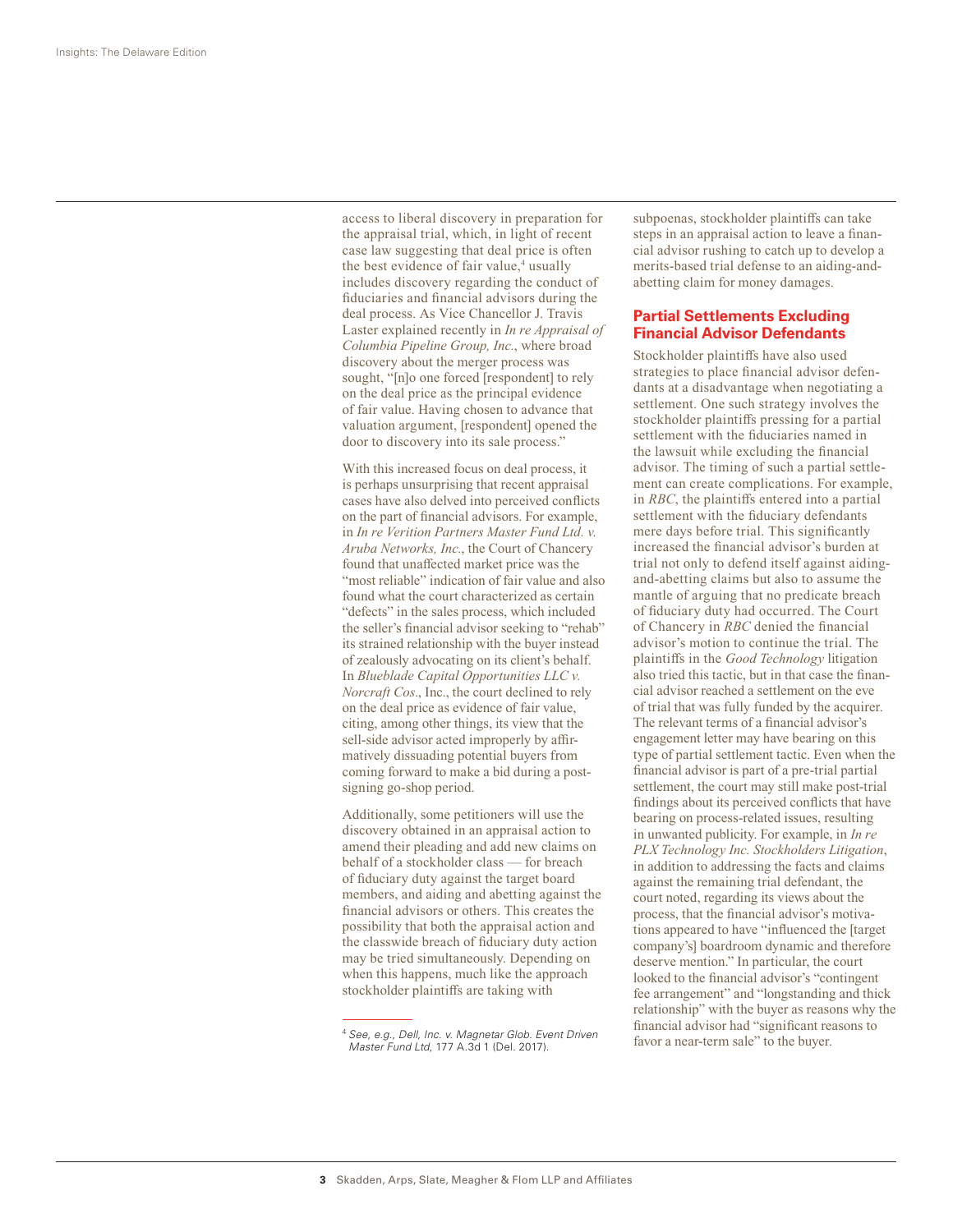## **Takeaways**

In light of the current deal litigation landscape, financial advisors should be prepared to respond and adapt to new stockholder plaintiff tactics in order to protect their interests.

- Plaintiffs' attorneys pursuing deal litigation are hyper-focused on financial advisor "conflicts," both in terms of disclosure claims and as the basis for claims of aiding and abetting and breach of fiduciary duty. Building a record of disclosing any potential conflicts to the board and client company in the transaction process and, where applicable, to stockholders voting to approve a transaction is one method for mitigating against such claims.
- Disclosures to stockholders in the deal litigation context are particularly important in light of the Delaware Supreme Court's decision in *Corwin v. KKR Financial Holdings LLC*, which requires a fully informed vote of disinterested, uncoerced stockholders before an irrebuttable business judgment presumption may apply.
	- In *Singh v. Attenborough*, the Delaware Supreme Court affirmed the dismissal of an aiding-and-abetting claim against a financial advisor, holding that because "the stockholder vote was fully informed and voluntary, the Court of Chancery properly dismissed the plaintiffs' claims against all parties."
- When responding to a subpoena, financial advisors should keep in mind that the court may be less receptive to arguments about undue burden, in part because the court does not credit financial advisors as mere nonparties with marginal involvement in the dispute.
- Financial advisors also should be aware that even if they are not named as defendants at the outset of litigation, they could be named later on in the case. Accordingly, financial advisors should consider developing litigation strategies with their counsel early, before they are named as defendants, and approach subpoenas or other nonparty discovery (including potential objections as to privilege, relevance and scope) with that strategy in mind. Financial advisors should take these precautions not only in traditional deal cases alleging breaches of fiduciary duty but also in appraisal litigation.
- In addition to litigation strategy, financial advisors that are named as defendants also need to understand their indemnification and settlement rights and consider strategy around those rights as early as possible once litigation is filed.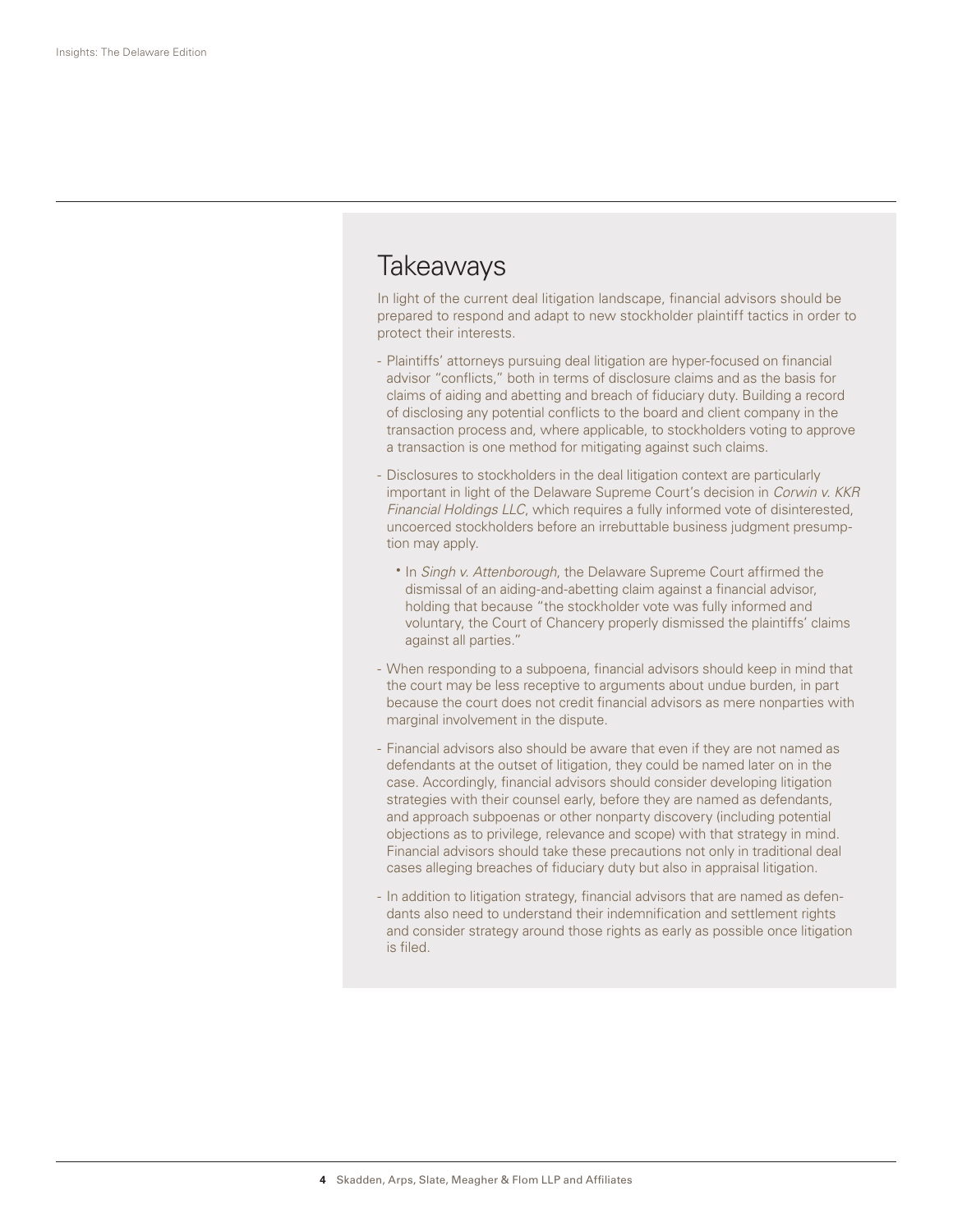# **From the Get-Go: Interpreting**  *MFW***'s** *Ab Initio* **Requirement**

**Contributors** 

**Cliff C. Gardner,** Partner **Jacob J. Fedechko,** Associate

#### **> See page 7 for takeaways**

The Delaware Supreme Court's seminal decision in *Kahn v. M&F Worldwide Corporation* (*MFW*) offers a pathway for having challenges to controlling stockholder "squeezeout" mergers reviewed under the highly deferential business judgment rule rather than Delaware's most onerous standard of review, entire fairness.<sup>1</sup> According to the Supreme Court, "[T]he business judgment standard of review will be applied *if and only if*: (i) the controller conditions the procession of the transaction on the approval of both a Special Committee and a majority of the minority stockholders; (ii) the Special Committee is independent; (iii) the Special Committee is empowered to freely select its own advisors and to say no definitively; (iv) the Special Committee meets its duty of care in negotiating a fair price; (v) the vote of the minority is informed; and (vi) there is no coercion of the minority."

Although the Supreme Court set forth six requirements, courts and practitioners often condense the rule to its two core principles, or "dual procedural protections" — namely, that the transaction must be approved by (i) an empowered, independent special committee and (ii) a fully informed, uncoerced majority of the minority vote. In *MFW*, the Supreme Court instructed that a transaction must be conditioned on these dual protections *ab initio*, *i.e.*, "from inception" or before "procession of the transaction." The court reasoned that the *ab initio* requirement is necessary because it forces the controlling stockholder to acknowledge from the outset "that it cannot bypass the special committee's ability to say no," and that "it cannot dangle a majority-of-the-minority vote before the special committee late in the process as a deal-closer rather than having to make a price move."

Recently, the Delaware Supreme Court and the Court of Chancery have had the opportunity to further develop the *ab initio* requirement.

#### **Discussions vs. Negotiations**

In October 2018, the Supreme Court opined on the *ab initio* requirement for the first time since *MFW* in *Flood v. Synutra International, Inc*. 2 In the Court of Chancery, the stockholder plaintiff argued that *MFW* did not apply to a squeeze-out merger because the control group's initial nonbinding proposal "did not condition a potential transaction on both a favorable committee recommendation and approval by a majority of the disinterested stockholders." The control group did, however, send a follow-up letter two weeks after its initial proposal in which it "expressly conditioned the transaction on the approval of the Special Committee and a majority of the minority stockholders." The trial court applied *MFW*, explaining that "[a] process meets the *ab initio* requirement when the controller announces the conditions 'before any negotiations took place.'" It then observed that "[t]he only arguably substantive event that happened before the Follow-up Letter" was that the target company's CFO authorized the company's primary outside counsel to represent the control group by waiving any conflict that the outside counsel might have. In rejecting the plaintiff's challenge to the *ab initio* requirement, the court noted that "[t]he prompt sending of the Follow-up Letter prevented the [control group] from using the [*MFW*] conditions as bargaining chips." The Court of Chancery thus held that "[t]he plaintiff has not pled facts sufficient to call into question compliance with the *ab initio* requirement."

The Supreme Court affirmed the Court of Chancery's decision. It explained that *MFW*'s *ab initio* requirement was satisfied because the "required preconditions were ... in place before any economic negotiation between the Special Committee and the controller occurred." The Supreme Court further explained that *MFW*'s *ab initio* requirement recognized that under prior doctrine, controllers had little incentive to condition approval

<sup>1</sup> 88 A.3d 635 (Del. 2014).

<sup>2</sup> No. 101, 2018 (Del. Oct. 9, 2018).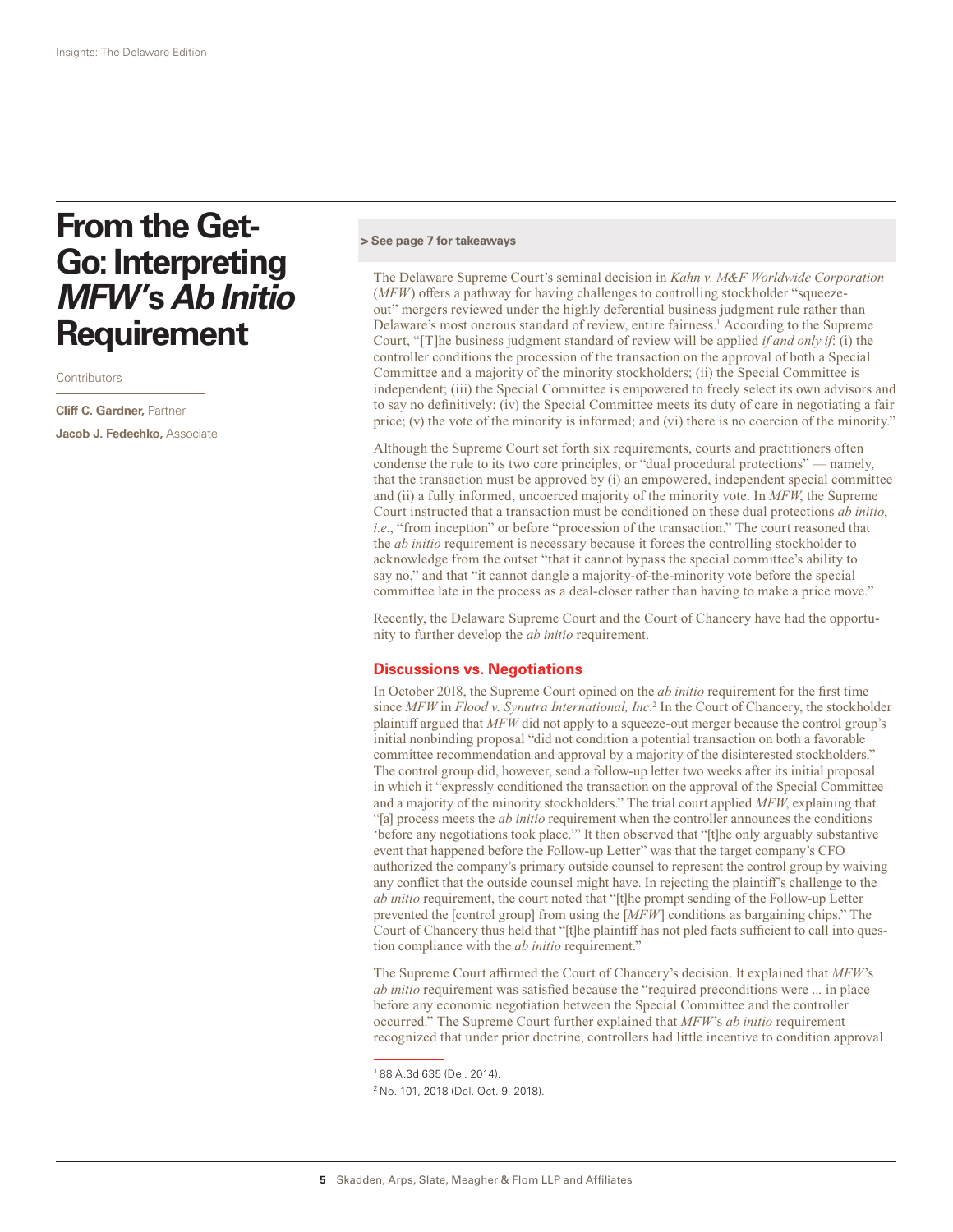on a majority-of-the-minority vote at the outset and often times used a minority vote at the end of negotiations as a bargaining chip in lieu of a price bump. Under that circumstance, "those subject to the economic consequences of the process — the minority stockholders — were left either without a say or with a say at the potential expense of additional consideration that might have been extracted by tougher economic bargaining." Thus, "[t]he essential element of *MFW*, then, is that the [minority vote condition] cannot be dangled in front of the Special Committee, when negotiations to obtain a better price from the controller have commenced, as a substitution for a bare-knuckled contest over price." In other words, *MFW* requires a "controller to self-disable before the start of substantive economic negotiations."

Shortly before the Supreme Court issued its decision in *Flood*, the Court of Chancery addressed the difference between discussions and negotiations in *Olenik v. Lodzinski*. 3 The case involved an "Up-C" transaction, whereby two companies with the same controller entered into a stock-for-stock merger. The acquiring company's stockholders, who ended up with a minority interest in the resulting company, filed suit alleging that the controller and others had breached their fiduciary duties by using the merger as a bailout of their investments in the acquired company. They argued that *MFW* did not apply because, among other things, the controller did not condition the deal upon satisfaction of the dual procedural protections until after 10 months of "extensive" premerger discussions had occurred.

Despite those "extensive" discussions, the Court of Chancery held that the *ab initio* requirement was satisfied because the acquirer's first offer letter — the starting point of "negotiations" — expressly conditioned the deal on approval of both a special committee of independent directors and a majority vote of the acquirer's stockholders unaffiliated with the controller. In drawing a distinction between "discussions" and "negotiations," the court noted that "for purposes of the *MFW* analysis, in most instances, 'negotiations'

begin when a proposal is made by one party which, if accepted by the counter-party, would constitute an agreement between the parties regarding the contemplated transaction."

#### **Third-Party Transactions**

In 2017, the Court of Chancery addressed the applicability of the *MFW* framework in a unique setting — third-party transactions where the controller receives a non-ratable benefit. The case, *In re Martha Stewart Living Omnimedia, Inc. Stockholder Litigation*, 4 involved a merger where Sequential Brands Group acquired Martha Stewart Living Omnimedia (MSLO). The MSLO board established an independent special committee in 2014 with full authority to evaluate and recommend strategic transactions. In the spring of 2015, Sequential emerged as a possible buyer after having been spurned by MLSO six months earlier. Sequential did not mention a majority-of-the-minority vote in its initial proposal, but three weeks later sent a revised proposal, conditioning procession of the deal on the minority's approval. MSLO received the revised proposal before Sequential approached the special committee about negotiating separately with Stewart regarding her employment and intellectual property agreements, which were material benefits she alone would receive in the transaction.

After the merger was announced, minority stockholder plaintiffs filed suit alleging that Martha Stewart was MSLO's controlling stockholder and that she extracted non-ratable "side deals" in the form of the employment and intellectual property agreements. They argued that the transaction did not satisfy *MFW*'s *ab initio* requirement because Sequential did not condition procession of the deal on a majority-of-the-minority vote until well after it began negotiating with MSLO. The Court of Chancery disagreed. The court framed the question as, "[A]t what point must the parties to a potentially conflicted third-party transaction involving a controlling stockholder agree to the dual procedural protections in order for the controller to earn pleadings-stage business judgment deference?" The court stated the

<sup>3</sup> C.A. No. 2017-0414-JRS (Del. Ch. July 20, 2018).

<sup>4</sup> Consol. C.A. No. 11202-VCS (Del. Ch. Aug. 18, 2017).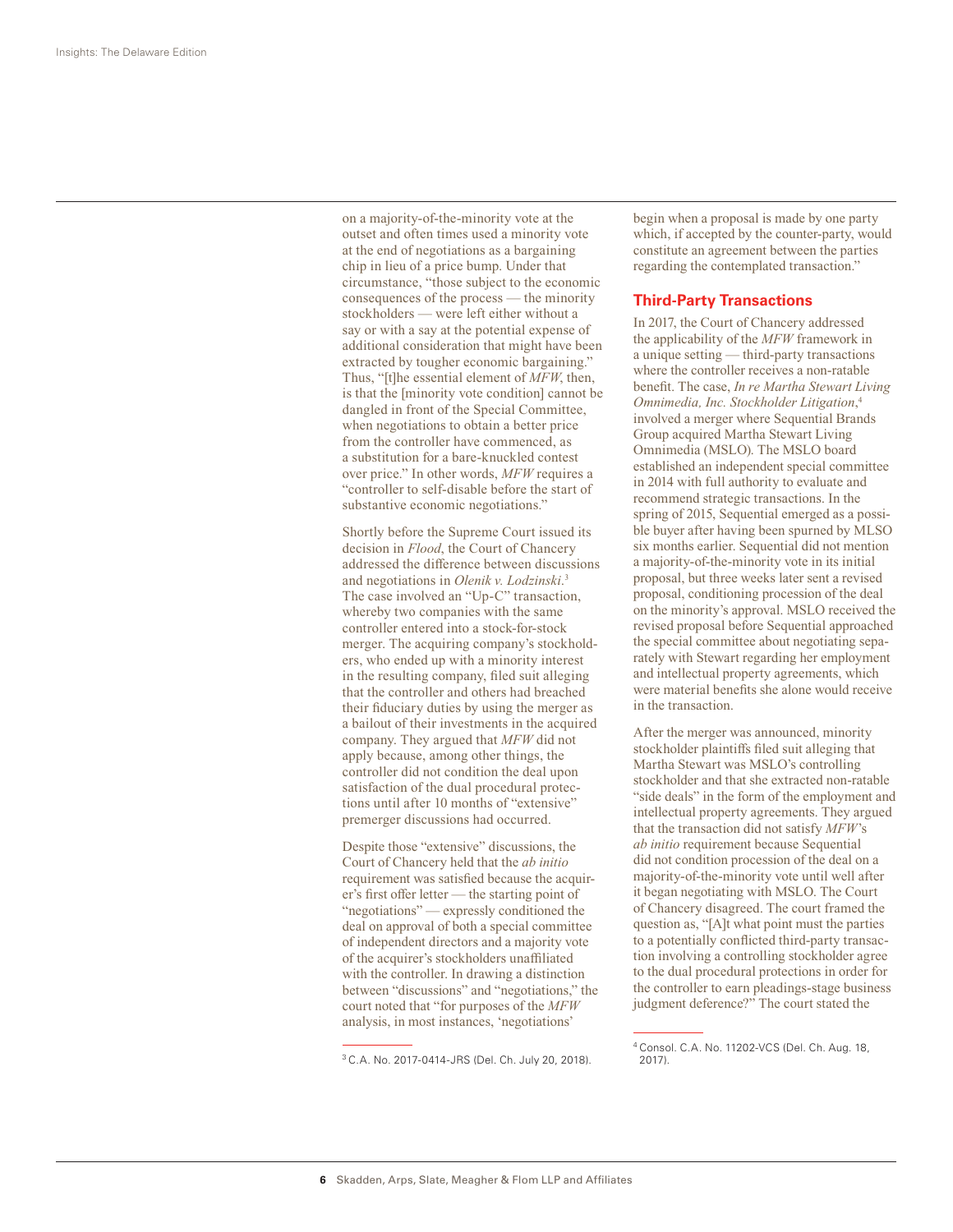plaintiffs' argument that the procedural protections must be in place at the outset of discussions between the target and the third party "would make no sense." Instead, the court held the *ab initio* requirement will be satisfied in a third-party transaction if the dual procedural protections are in place at "the point where the controlling stockholder actually sits down with an acquiror to negotiate for additional consideration." Ultimately, the Court of Chancery found that the transaction satisfied the *ab initio* requirement because both the independent special committee and the majority-of-the-minority vote were in place at the time Stewart began negotiating with Sequential.

#### **Terminating Negotiations**

In 2016, the Court of Chancery held that a controller can regain business judgment rule protection if an offer that does not comply with *MFW* is terminated and negotiations later begin anew and are conditioned on compliance with *MFW*. In *In re Books-A-Million, Inc.* 

Stockholders Litigation,<sup>5</sup> plaintiff stockholders argued that the *ab initio* requirement was not satisfied because the controllers' 2015 proposal to acquire Books-A-Million, which was conditioned from the outset on *MFW*'s dual protections, was a continuation of a prior, rejected proposal from 2012, "which did not have the twin conditions necessary for the [*MFW*] framework." Relying on contract law, the court held that was "not a reasonably conceivable inference" because the plaintiffs had acknowledged that "a special committee rejected the 2012 offer, thereby terminating it." The court went on to explain that "[t]he 2015 offer came nearly three years after the 2012 offer and contained a different price and different terms. The 2015 proposal was a different offer, and it generated a separate process." The court, therefore, held that the deal satisfied the *ab initio* requirement and dismissed the complaint.

<sup>5</sup> Consol. C.A. No. 11343-VCL (Del. Ch. Oct. 10, 2016).

## **Takeaways**

Although perhaps straightforward in concept, the *ab initio* requirement has been the subject of judicial refinement in the four years that have followed the *MFW* decision. Recent decisions from the Delaware Supreme Court and Court of Chancery construing the *ab initio* requirement offer guidance for structuring controlling stockholder transactions in the future. These decisions teach that in certain circumstances:

- *MFW*'s dual protections may be established after initial discussions have occurred, as long as a potential transaction is expressly conditioned on the dual protections before economic negotiations begin.
- Third-party transactions where the controlling stockholder receives a material benefit that is not shared with the minority may receive business judgment rule review if the dual protections are in place before the controller begins negotiating with the third party.
- Once noncompliant negotiations are terminated, the controlling stockholder may get a fresh start by conditioning a new round of negotiations on the dual protections.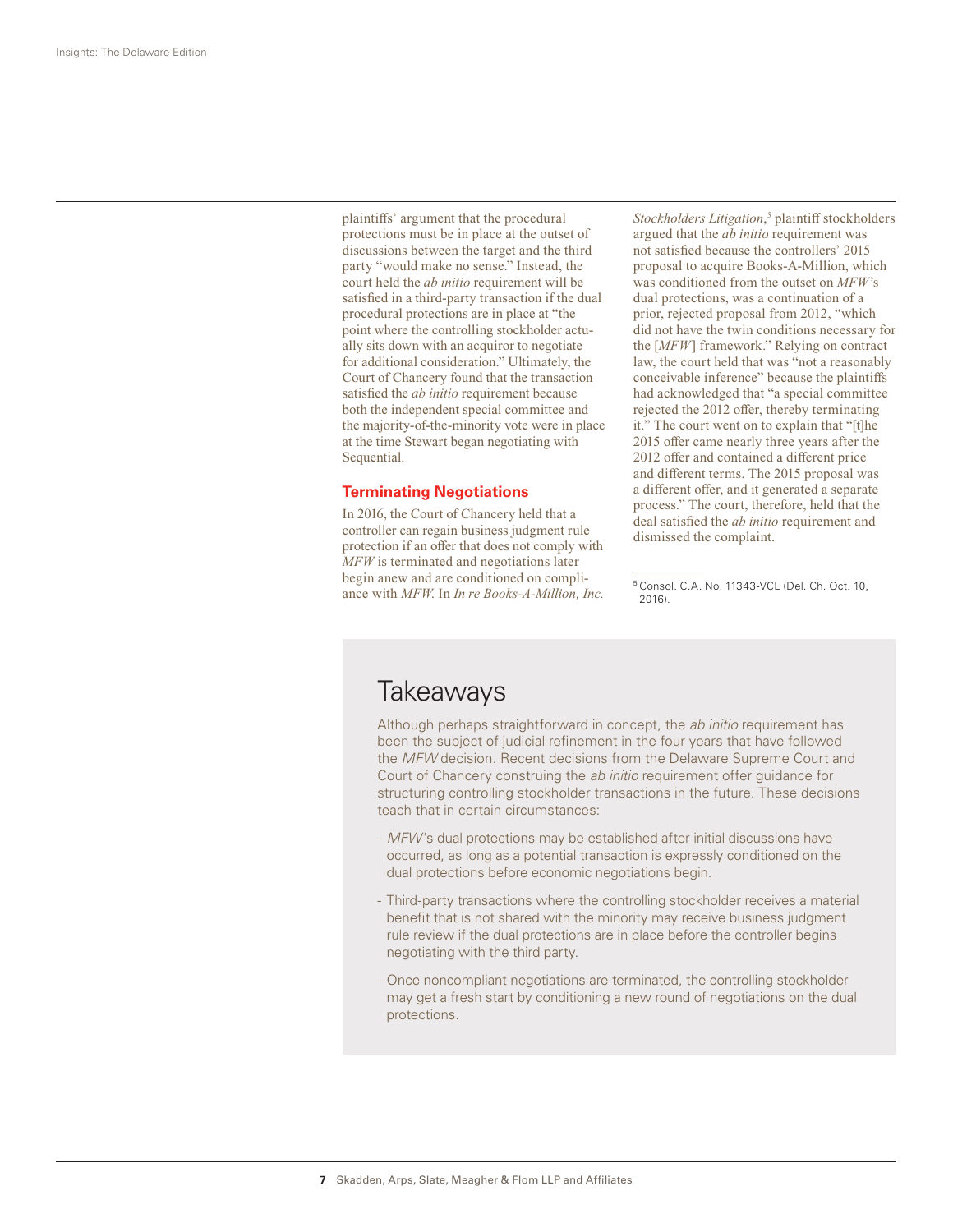# **'Partial and Elliptical Disclosures' May Preclude** *Corwin* **Doctrine**

**Contributors** 

**Rupal Joshi,** Associate **Jessica R. Kunz,** Associate

#### **> See page 9 for key takeaways**

Under *Corwin v. KKR Financial Holdings LLC*<sup>1</sup> and its progeny, "when disinterested, fully informed, uncoerced stockholders approve a transaction absent a looming conflicted controller," the irrebuttable business judgment rule applies.<sup>2</sup> *Corwin* "cleansing" precludes all challenges to a transaction except those predicated on waste, which are unlikely to succeed. As a result, whether *Corwin* applies can be case dispositive. In the recent *Morrison v. Berry* decision, the Delaware Supreme Court reversed a Delaware Court of Chancery dismissal that relied on the *Corwin* doctrine, reiterating when the application of *Corwin* would be appropriate and emphasizing the importance of complete and accurate disclosures in establishing a fully informed vote for purposes of invoking the *Corwin* doctrine.

In *Morrison* the court reversed a dismissal under *Corwin*, in which the plaintiff raised fiduciary duty claims arising from the sale of The Fresh Market (Market) to an entity controlled by private equity fund Apollo Management VII, L.P. (Apollo).<sup>3</sup> The acquisition was structured as a two-step merger pursuant to 8 *Del. C.* § 251(h). As part of the deal, Market's founder, Ray Berry, who together with his son owned approximately 9.8 percent of Market's outstanding common stock, rolled over his equity ownership for an approximate 20 percent stake in the acquiror post-closing. Nearly 80 percent of Market's outstanding shares tendered into the merger.

In connection with the transaction, Market publicly filed a Schedule 14D-9 and Apollo filed a Schedule TO, both of which included descriptions of the background of the transaction. While the tender offer was still pending, stockholder plaintiff Morrison sought and obtained books and records from the company pursuant to 8 *Del. C.* § 220. The plaintiff then filed a plenary action challenging the merger, alleging, among other things, that the 14D-9 contained material disclosure violations concerning Mr. Berry's role in the sale process.

The Court of Chancery found that, despite having "pursued documents to bolster her pleading under Section 220," the plaintiff had failed to plead facts from which it was reasonably conceivable that the potentially ratifying tender was materially uninformed. But on appeal, the Delaware Supreme Court disagreed with the vice chancellor and reversed, focusing on four alleged disclosure violations that rendered the 14D-9 materially misleading.

The court first concluded that the 14D-9 was misleading because it failed to disclose the timing of Mr. Berry's agreement to roll over his shares in a transaction with Apollo. An email, produced as part of the Section 220 demand, indicated that Mr. Berry and his son had agreed to roll over their equity as early as October 2015. That email contradicted Mr. Berry's prior statements to the Market board, memorialized in board minutes, that he did not have any such agreement with Apollo at that time. This undisclosed discrepancy was likely material, the court explained, because a "reasonable stockholder" "would want to know" that Mr. Berry had not been "forthcoming" with the board.

Next, the court concluded that the 14D-9 was misleading because it "impl[ied]" Mr. Berry's "openness to consider other bidders," but did not disclose that he had expressed to the board his view that "*only* Apollo would suffice."

In addition, the court found that the 14D-9 failed to disclose a "threat" that Mr. Berry would sell his shares if the board did not undertake a sale process. The Court of Chancery had found that the omission was not material because it would not "have made investors

<sup>1</sup> 125 A.3d 304 (Del. 2015). The *Corwin* doctrine, and its evolution, have been discussed at length in previous issues of this publication.

<sup>2</sup> *Larkin v. Shah*, C.A. No. 10918-VCS, slip op. at 20-21 (Del. Ch. Aug. 25, 2016).

<sup>3</sup> *Morrison v. Berry*, 191 A.3d 268, 288 (Del. 2018).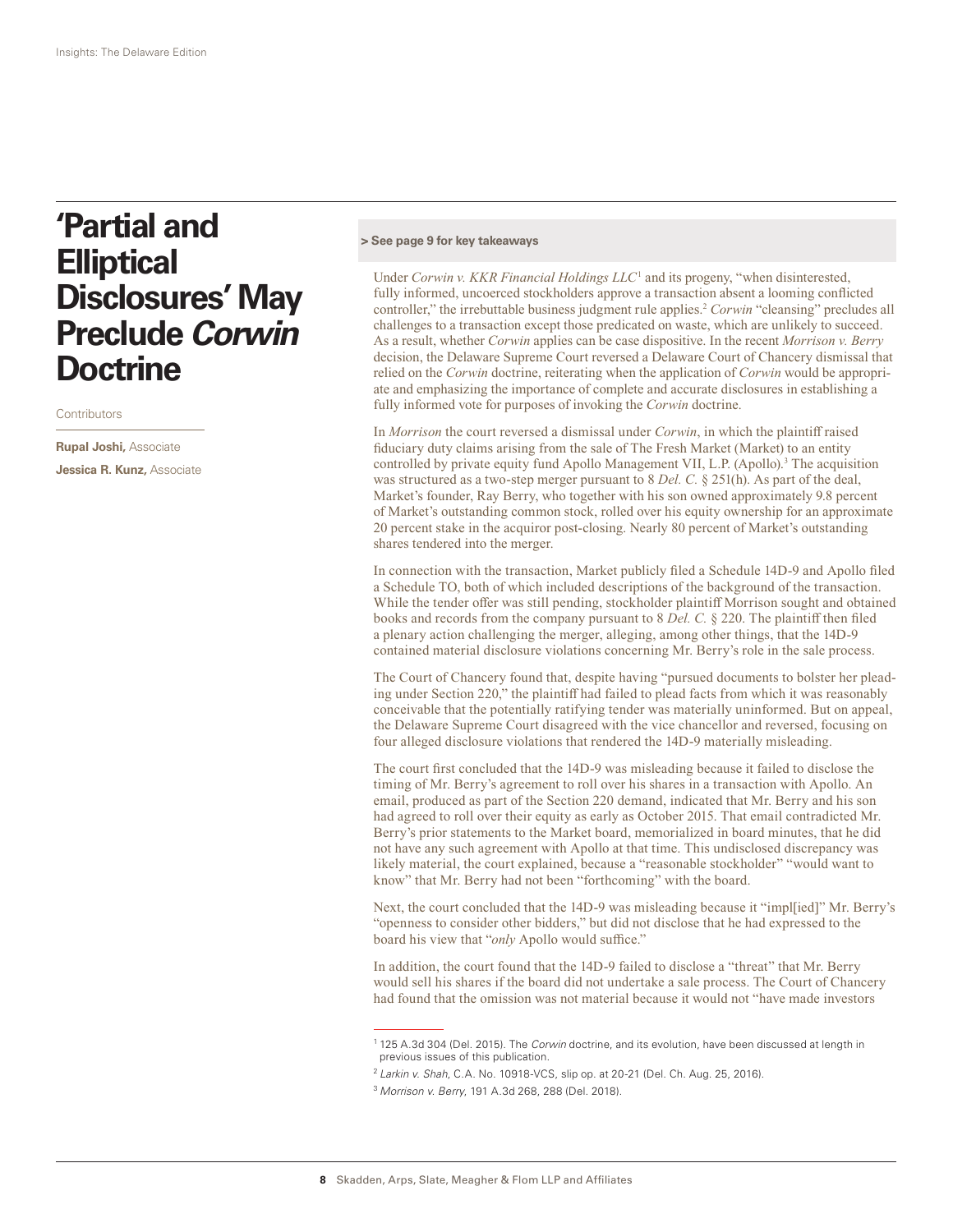less likely to tender." But, the Supreme Court noted, "[t]hat is not the test." Rather, the proper inquiry of whether "omitted information is material" is whether "there is a substantial likelihood that a reasonable stockholder would have considered the omitted information important when deciding whether to tender her shares or seek appraisal."

Finally, the court concluded that the 14D-9's disclosure regarding the Market board's reason for forming a strategic committee was materially misleading. The 14D-9 stated the committee was formed because

the company "could become" the subject of shareholder pressure, but Market had, in fact, "*already* become" subject to such pressure. Because "the Company chose to speak on the topic, stockholders were entitled to know the depth and breadth of the pressure confronting the Company, especially given that it already existed."

Based on these four disclosure violations, the Supreme Court reversed the Court of Chancery's dismissal and remanded the case for further proceedings.

## Key Takeaways

- In *Morrison v. Berry*, the Delaware Supreme Court "offer[ed] a cautionary reminder to directors and the attorneys who help them craft their disclosures: 'partial and elliptical disclosures' cannot facilitate the protection of the business judgment rule under the *Corwin* doctrine."
- With fewer cases seeking pre-closing injunctions, there is less opportunity for companies to resolve disclosure challenges with supplemental disclosures prior to a stockholder vote. This further underscores the importance for boards to retain and rely on knowledgeable and experienced legal and financial advisors throughout the sale process, particularly when the transaction structure permits the potential application of the *Corwin* defense to dismiss any post-closing litigation.
- *Morrison* comes on the heels of the Delaware Supreme Court's recent decision in *Appel v. Berkman*,<sup>4</sup> in which the court similarly reversed a dismissal under *Corwin* based, in part, on perceived inconsistencies between the company's public disclosures and documents obtained in response to a Section 220 demand. As these cases illustrate, Section 220 demands are an increasingly common tactic that may be utilized by stockholder plaintiffs in attempting to overcome a *Corwin* ratification defense.

<sup>4</sup> 180 A.3d 1055 (Del. 2018). *Appel v. Berkman* is discussed at length in "Delaware Supreme Court Reverses Court of Chancery's Dismissal Under *Corwin*," *Skadden Insights*.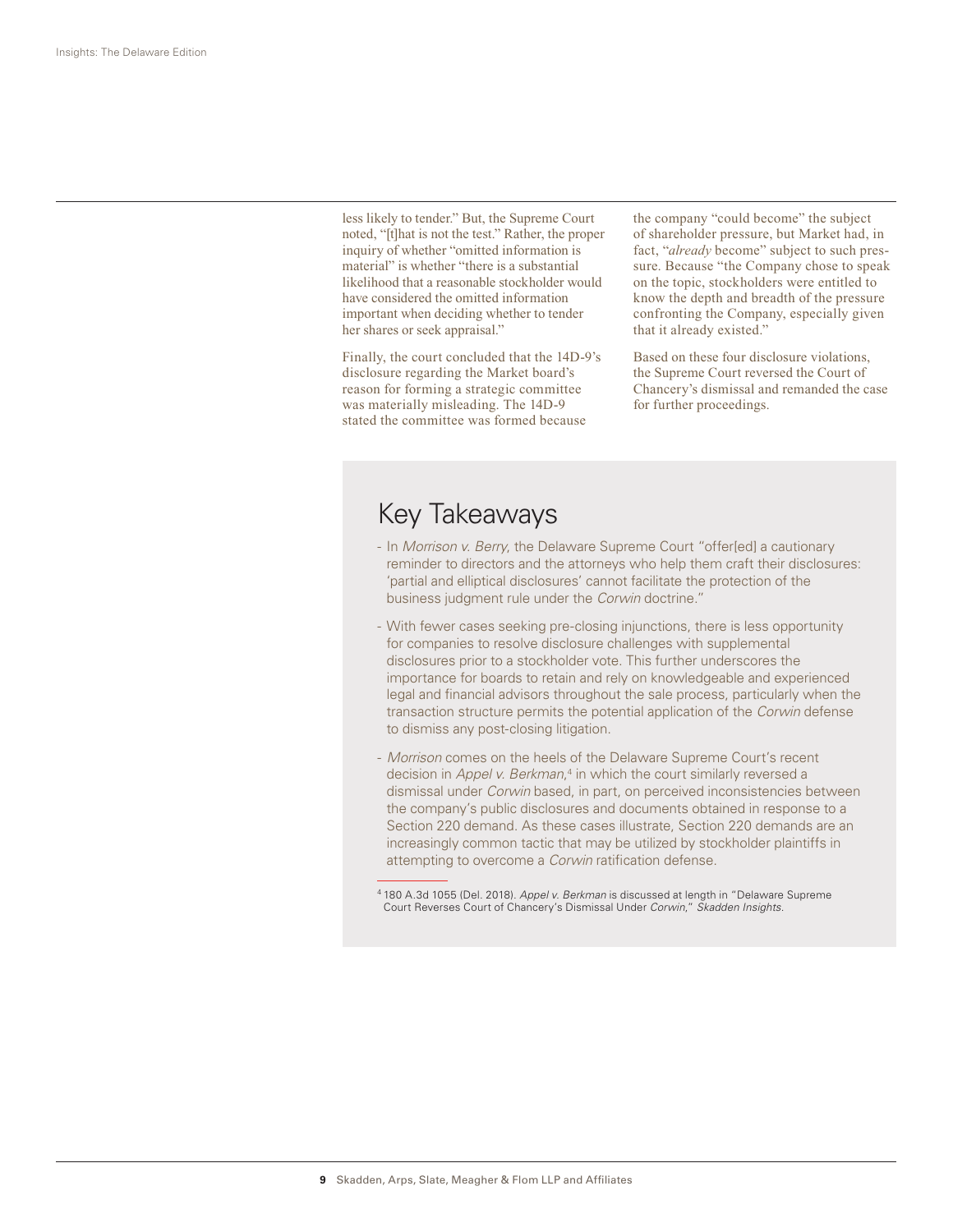# **Can It Be Fixed? Further Judicial Guidance Concerning Sections 204 and 205**

**Contributors** 

**Jenness E. Parker,** Counsel **Kaitlin E. Maloney,** Associate

#### **> See page 12 for key takeaways**

As discussed in an earlier edition of *Insights: The Delaware Edition*, Sections 204 and 205 of the Delaware General Corporation Law (DGCL) provide methods for Delaware corporations to unilaterally ratify defective corporate acts without court involvement (Section 204) or seek relief from the Delaware Court of Chancery to validate a corporate act under certain circumstances (Section 205).<sup>1</sup> Recently, the Court of Chancery issued rulings in three cases addressing the applicability of Sections 204 and 205 to the following defective corporate acts: (i) a stock issuance effected by a corporation even after it was rejected by a majority stockholder; (ii) technical defects related to reverse stock splits perpetuated by allegedly self-interested board members whose consequences manifested years later; and (iii) technical defects related to written consents for stockholder approval of a merger. Each of these cases is examined below.

#### *Nguyen v. View, Inc.*

In *Nguyen v. View, Inc.*, the Court of Chancery held, as a matter of first impression, that a corporate act taken after being deliberately rejected by a majority stockholder was not a "defective corporate act" subject to ratification under Section 204.<sup>2</sup> In 2009, View, Inc. (View, or the Company) asked its stockholders to consent to a round of Series B preferred stock financing. At the time, View's founder and former CEO Paul Nguyen owned approximately 70 percent of the Company's common stock. As part of a broader resolution of claims regarding his termination earlier that year, Nguyen signed a settlement agreement that included his consent to the Series B financing, subject to a seven-day revocation period. During the revocation period, Nguyen revoked his consent, but — unbeknownst to Nguyen — View had already closed the Series B financing. The parties arbitrated the issue, where it was determined that Nguyen had properly revoked his consent to the Series B financing, rendering the Series B financing invalid and void.

Nevertheless, View attempted to ratify the financing. In response, Nguyen filed a complaint in the Court of Chancery, arguing that the attempted ratifications were improper. Vice Chancellor Slights agreed with Nguyen. He explained that in order to fall within the "remedial purposes" of Section 204, the ratifications at issue must have been directed at acts that were within the corporation's power at the time such acts were purportedly taken. To the contrary, at the time View closed the Series B financing, it did not have the power to do so, because Nguyen "deliberately withheld his consent for the transaction — consent that was required for the transaction to be valid as a matter of law." The court found that Nguyen's revocation of consent was "more than a mere 'failure of authorization' as contemplated by Section 204," and therefore, View could not use Section 204 to ratify the financing.

#### *Almond v. Glenhill Advisors*

In *Almond v. Glenhill Advisors*, the Court of Chancery decided, post-trial, to validate the ratification of defective stock issuances and stock splits impacting the requisite vote for stockholder approval of a merger because the ratifications were not inequitably motivated.<sup>3</sup> *Glenhill* is notable for being the first post-trial opinion to validate defective corporate acts under Section 205.

<sup>1</sup> *See* Jenness E. Parker and Kaitlin E. Maloney, "Sections 204 and 205 of Delaware Corporation Law: Effective Tools to Remedy Defective Corporate Acts," *Insights: The Delaware Edition*, May 8, 2017. The Delaware legislature made minor amendments to Section 204 to clarify the types of defective corporate acts susceptible to cure by this provision, which became effective on August 1, 2018. *See* "Delaware Enacts Amendments to LLC Act and Delaware General Corporation Law," by Allison L. Land and Anne E. Connolly in this edition of *Insights: The Delaware Edition* for further explanation of the Section 204 amendments this year.

<sup>2</sup> C.A. No. 11138-VCS, 2017 WL 2439074 (Del. Ch. June 6, 2017), *reargument denied*, C.A. No. 11138- VCS, 2017 WL 3169051 (Del. Ch. July 26, 2017).

<sup>3</sup> *Almond v. Glenhill Advisors LLC*, C.A. No. 10477-CB, 2018 WL 3954733 (Del. Ch. Aug. 17, 2018).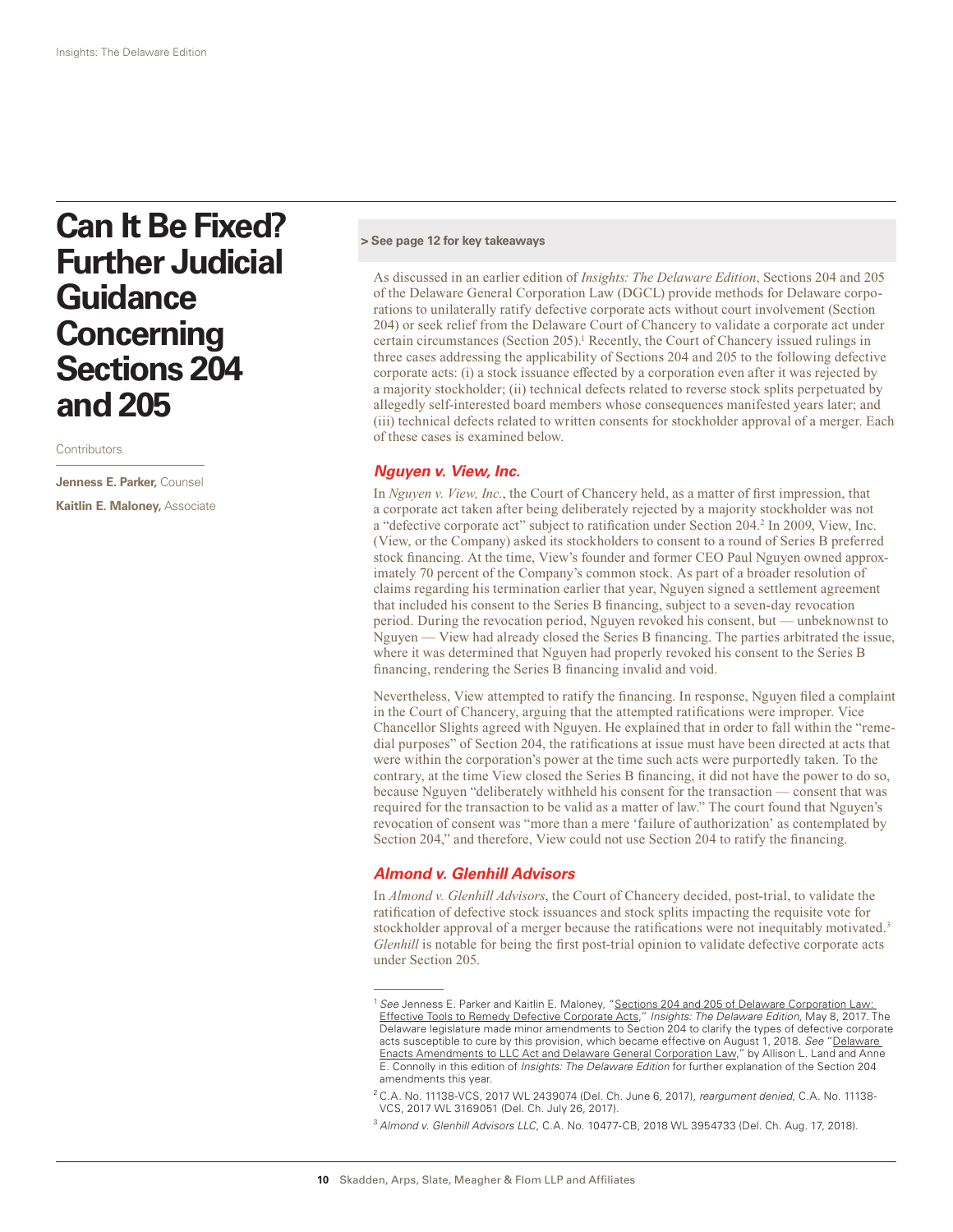Following the acquisition of Design Within Reach (DWR) by Herman Miller, Inc. through a short-form merger, Herman Miller stockholders contended that the acquisition was never properly consummated due to a series of technical mistakes. These included that (i) DWR failed to properly issue shares of common stock upon the conversion of certain shares, (ii) which caused a reverse stock split prior to its acquisition by Herman Miller to fail, and (iii) those technical mistakes meant that Herman Miller owned less than the requisite 90 percent of DWR stock to effectuate a short-form merger.

In response, DWR's board used Section 204 to ratify the stock issuance and stock split, and the corporation requested validation from the Court of Chancery under Section 205. Stockholders that objected to the validation request made allegations of self-dealing in connection with that request, and Chancellor Andre G. Bouchard<sup>4</sup> ordered a trial. After trial, Chancellor Bouchard validated the ratifications because, among other things, there was "no inequitable motivation" underlying the defective acts or the board's subsequent ratification of them, and the corporation promptly took corrective action to fix them.<sup>5</sup>

Chancellor Bouchard also rejected the plaintiffs' argument that the ratification was ineffective because too much time had passed between the board's failure to amend the certificate of incorporation in 2010 and the stock conversions in 2013. Chancellor Bouchard explained that "Section 205 does not contain a temporal limitation on the court's power to validate defective corporate acts, nor would such a limitation make sense where, as here, the effect of a defective corporate act may not manifest itself until years into the future."

#### *Cirillo Family Trust v. Moezinia*

In *Moezinia*, the court validated deficiencies in written consents approving the merger between DAVA Pharmaceuticals, Inc. (DAVA) and an affiliate of Endo Pharmaceuticals, Inc., holding that "[t]he failure to properly date [written consents] is the epitome of a technical shortcoming that the Delaware General Assembly sought to address when it promulgated Section 205."6

Following the board's approval of the merger, DAVA obtained written consents approving the merger from its nine largest stockholders collectively holding over 95 percent of shares. However, seven of the nine written consents were undated or contained a typewritten date added by DAVA's counsel after they were submitted. Because the written consents were not dated when signed, they were considered *per se* invalid under Section 228(c) of the DGCL, and the merger thus technically failed to be approved by a majority of stockholders. Like in *Glenhill*, a stockholder asserted, among other things, that the board engaged in self-dealing, which the court rejected. DAVA and its board sought validation of the written consents under Section 205.

Rejecting plaintiffs' arguments, Chancellor Bouchard validated the written consents and stockholder approval of the merger because the failure to properly date the written consents is exactly the type of technical mistake that the Delaware legislature sought to address when it enacted Section 205. The court also noted that Section 228 was amended in 2017 to eliminate the requirement that written consents bear the date of signature of the consenting stockholder, "suggest[ing] that this requirement was technical in nature and a superfluous condition to the use of written consents."

<sup>4</sup> *Almond v. Glenhill Advisors LLC*, C.A. No. 10477- CB (Del. Ch. Jan. 31, 2017) (TRANSCRIPT).

<sup>&</sup>lt;sup>5</sup> The plaintiffs also brought breach of fiduciary duty claims against the director defendants alleging that one or more of them engaged in self-dealing in connection with the merger. The court held that because it validated the defective corporate acts, those claims "necessarily fail[ed]."

<sup>6</sup> *Cirillo Family Trust v. Moezinia*, C.A. No. 10116-CB, 2018 WL 3388398 (Del. Ch. July 11, 2018).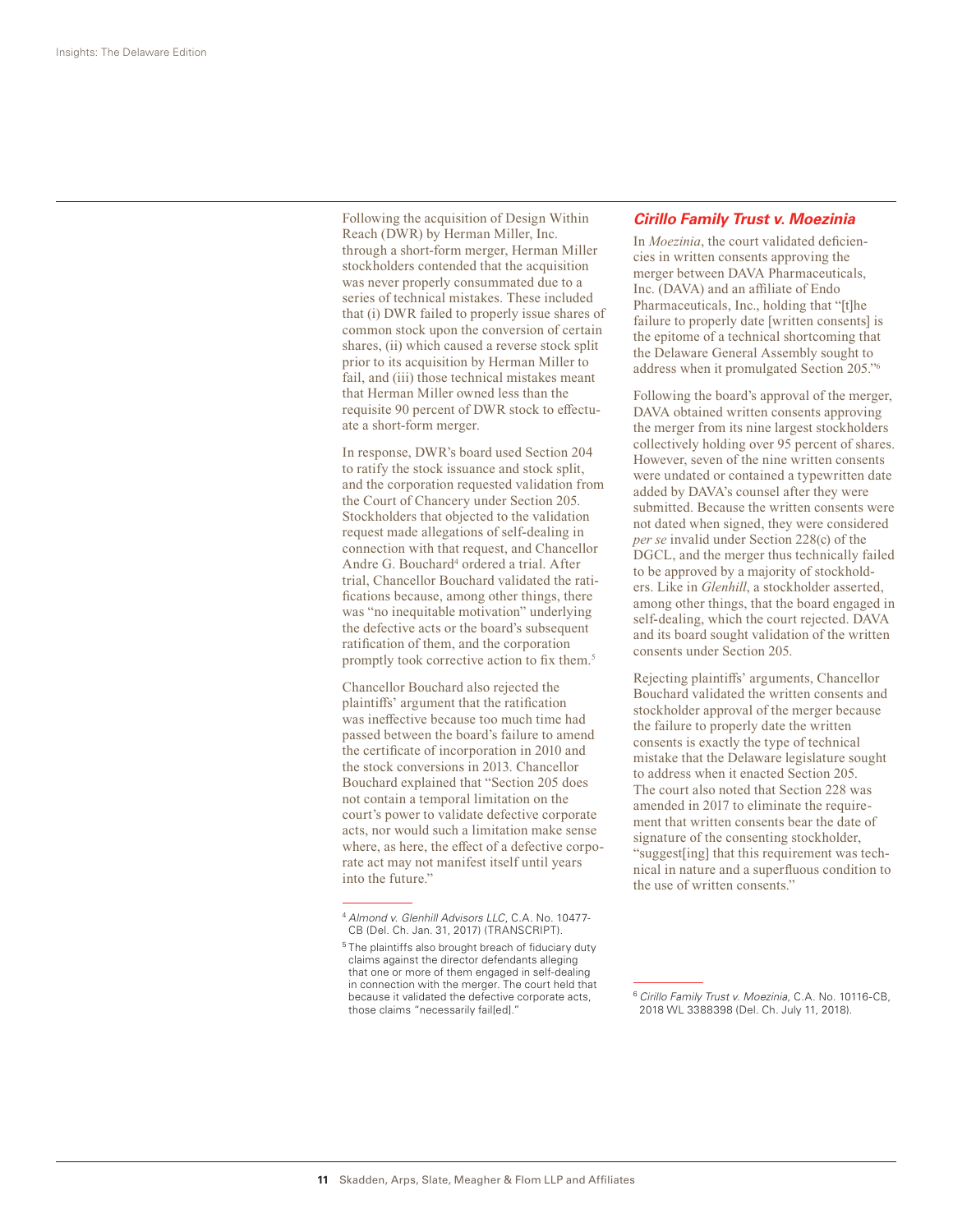## Key Takeaways

Sections 204 and 205 remain effective mechanisms for Delaware corporations to unilaterally fix issues and obtain validation of defective corporate acts from the Court of Chancery. The recent cases discussed in this article underscore several important developments concerning Sections 204 and 205:

- The *View* opinion suggests that Section 204 may not be used to ratify corporate acts deliberately rejected by a majority of stockholders because they are not within the corporation's power.
- In circumstances similar to *Glenhill* and *Moezinia*, corporations and their counsel may consider utilizing Section 205 to facilitate the correction of technical corporate mistakes to avoid potentially disruptive consequences or resolve fiduciary challenges.
- As Chancellor Bouchard explained in *Moezinia*, Section 205 does not contain a specified time limit for a corporation to seek judicial validation of a ratified corporate act, particularly when the effect of such an act may not manifest itself until years into the future.
- When facing potential fall-out from a defective corporate act, consultation with counsel knowledgeable about Sections 204 and 205 may be beneficial to implementing a strategy to effectively remedy the problem.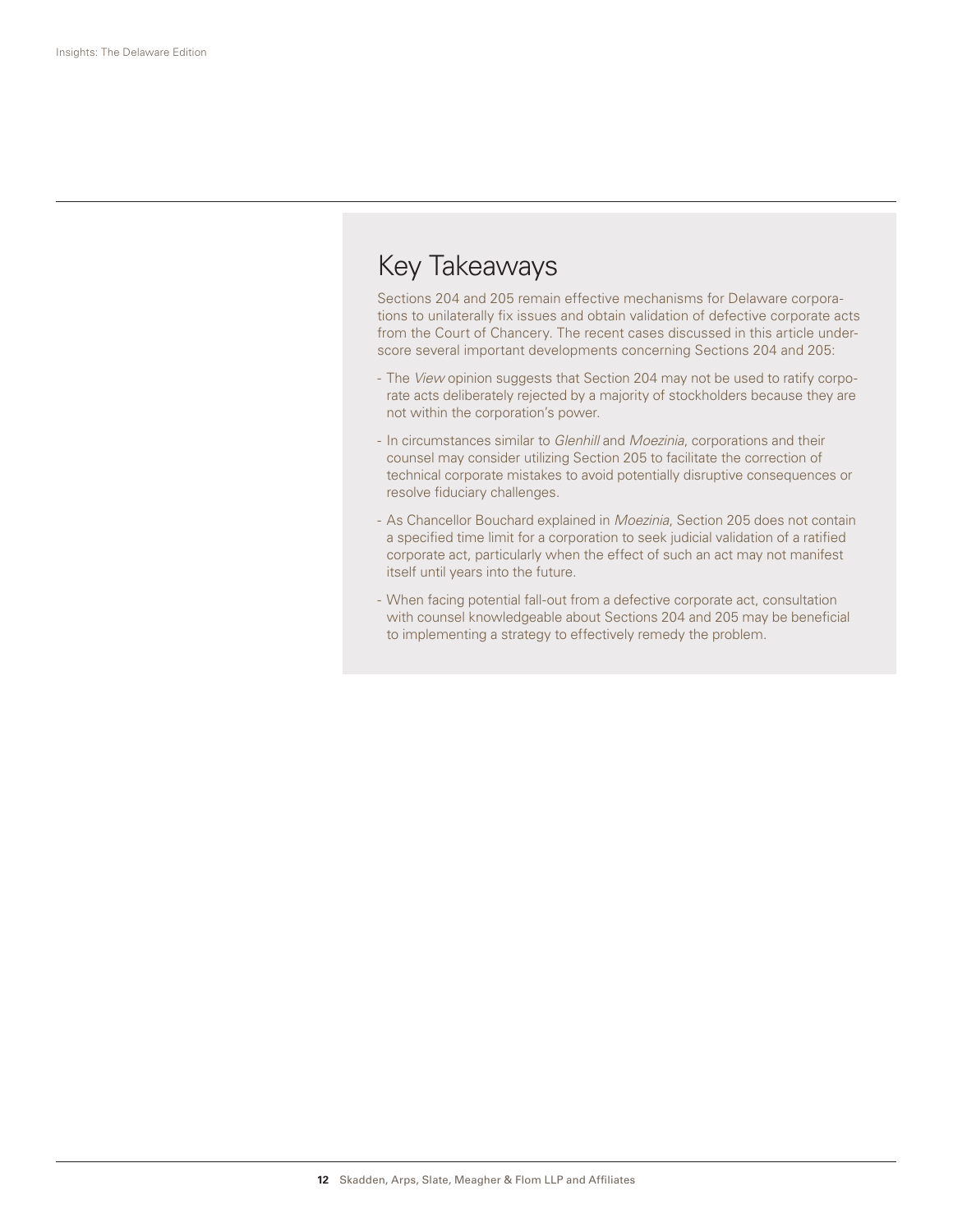*Dieckman* **and**  *Mesirov* **Highlight That Differences in Limited Partnership Agreements Impact Aidingand-Abetting Claims**

**Contributors** 

**Ronald N. Brown, III,** Counsel **Parker Justi,** Associate **Ryan Lindsay,** Associate

#### **> See page 15 for implications**

Two decisions from the Court of Chancery — *Dieckman v. Regency GP LP*, C.A. No. 11130-CB (Del. Ch. Feb. 20, 2018) and *Mesirov v. Enbridge Energy Co*., C.A. No. 11314- VCS (Del. Ch. Aug. 29, 2018) — emphasize a significant distinction between Delaware limited partnership agreements (LPAs) that expressly eliminate all fiduciary duties and those that merely supply a contractual standard that replaces traditional fiduciary duties.

While both decisions deny motions to dismiss primary liability claims for breach of a LPA, the Court of Chancery reached opposite conclusions on whether an aiding-and-abetting claim was viable. These different conclusions are attributable to the court's interpretation of how each LPA contractually addressed fiduciary duties. The LPAs in both cases utilized a contractual governance structure that replaces common law fiduciary duties with contractual standards. However, one LPA, in *Dieckman*, expressly eliminated all fiduciary duties, while the other LPA, in *Mesirov*, modified but did not eliminate all fiduciary duties.

#### **General LPA Principles**

The two rulings are best understood in the context of Delaware law on limited partnerships. As first explained in *In re USACafes, L.P. Litigation*, in a Delaware limited partnership, those who control a general partner, which may include the directors of a general partner that is a corporation, may owe common law fiduciary duties to the limited partnership because they control the limited partnership's property.

However, under 6 *Del. C.* § 17-1101(d), a Delaware limited partnership may include provisions in its LPA that expand, limit or eliminate the default common law fiduciary duties. When an LPA validly eliminates these duties, the LPA creates a purely contractual relationship, which (compared to a fiduciary relationship) provides limited partners with fewer avenues to seek redress. Under general principles of contract law in Delaware, only a party to a contract may be sued for breach of that contract and there is no claim for aiding and abetting a breach of contract. Therefore, in a purely contractual relationship, a limited partner may seek to enforce only the terms of the LPA against parties to the LPA.

In this context, the viability of aiding-and-abetting claims against financial advisors or directors of a general partner hinges on whether the LPA expressly eliminates all fiduciary duties. The Court of Chancery's approach to this critical inquiry is illustrated by the following comparison of the *Dieckman* decision, involving an express elimination of all fiduciary duties that foreclosed aiding-and-abetting claims, and the *Mesirov* decision, involving a mere modification of fiduciary duties in favor of contractual standards that, as opposed to eliminating all fiduciary duties, created contractual fiduciary duties that left the door open for aiding-and-abetting claims.

#### *Dieckman*

In *Dieckman*, the Court of Chancery addressed claims brought by a unitholder of Regency Energy Partners, LP (Regency) challenging Regency's merger with its parent entity. The plaintiff asserted that Regency's general partner breached the Regency LPA by approving the merger without believing it was in the best interests of Regency. The plaintiff also brought, among others, claims against the directors and the indirect owner of Regency's general partner for aiding and abetting the general partner's breach of the Regency LPA.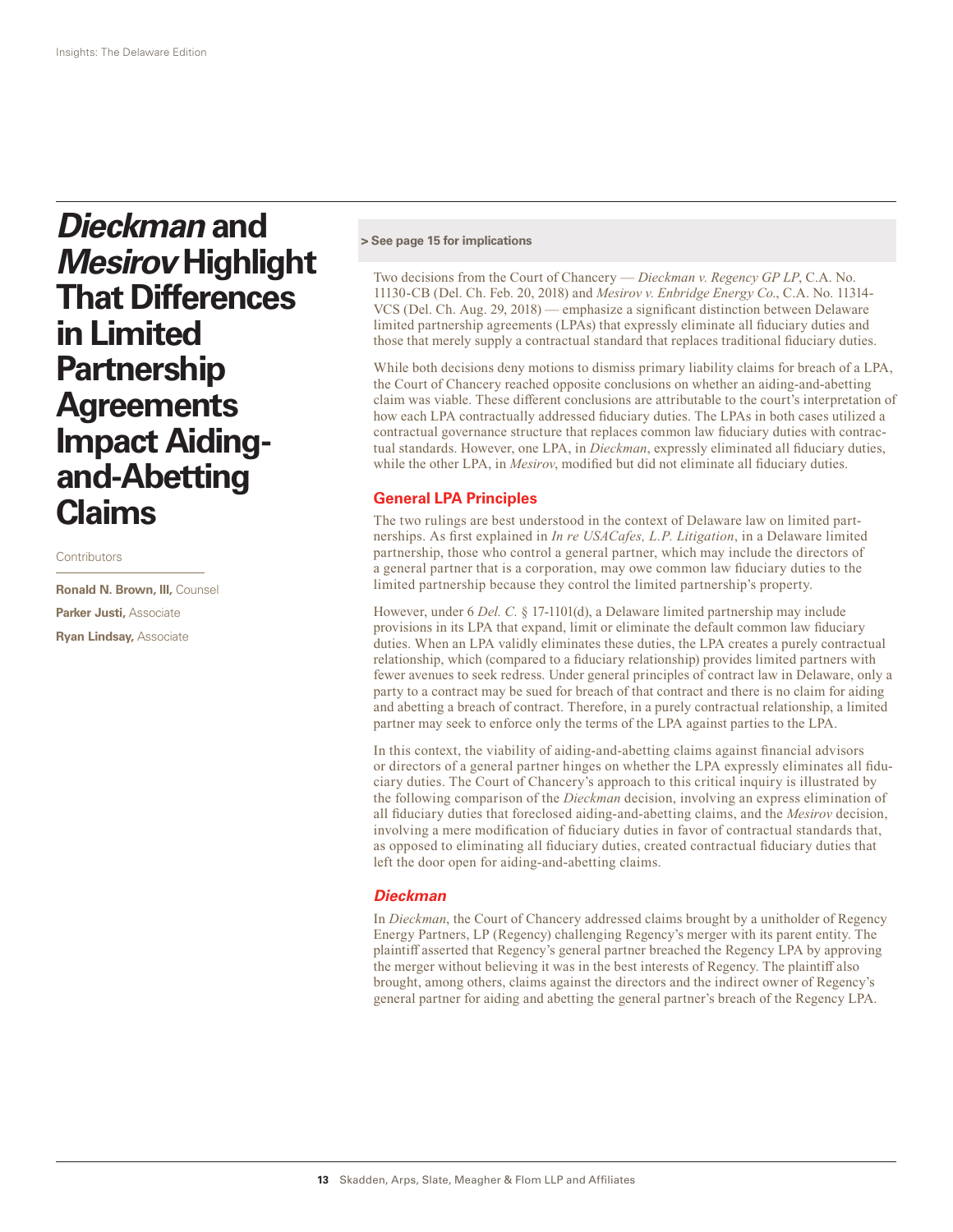Interpreting the Regency LPA, the court determined that it "eliminated fiduciary duties" and that the parties to the Regency LPA had established a purely contractual relationship. Therefore, the court granted the motion to dismiss the aiding-and-abetting claims against the directors and the indirect owner of Regency's general partner on the grounds that "a theory of aiding and abetting a breach of contract is unavailable in this case." The court's finding turned on the following provision, Section 7.9(e) of the Regency LPA:

> Except as expressly set forth in this Agreement, neither the General Partner nor any other Indemnitee shall have any duties or liabilities, including fiduciary duties, to the Partnership or any Limited Partner and the provisions of this Agreement, to the extent that they restrict, eliminate or otherwise modify the duties and liabilities, including fiduciary duties, of the General Partner or any other Indemnitee otherwise existing at laws or in equity, are agreed by the Partners to replace such other duties and liabilities of the General Partner or such other Indemnitee.

The court denied the motion to dismiss the primary claim against Regency's general partner for breach of Section 7.9(b) of the Regency LPA, which "replaced [fiduciary duties] with a contractual obligation requiring the General Partner to subjectively believe that its actions were in the best interests of the Partnership."

#### *Mesirov*

In *Mesirov v. Enbridge Energy Co*., C.A. No. 11314-VCS (Del. Ch. Aug. 29, 2018), the Court of Chancery addressed claims brought by a unitholder of Enbridge Energy Partners, L.P. (EEP) challenging EEP's repurchase of an asset that EEP previously had contributed to a joint venture with its parent five years before. The plaintiff alleged that EEP's general partner breached the provision of the EEP LPA that required that the transaction be "fair and reasonable" to the partnership. The plaintiff also alleged that the directors of EEP's general partner and the financial advisor that advised EEP in the transaction aided and abetted the general partner's breach.

The court's construction of the EEP LPA turned on the following provision, Section 6.10(d):

> Any standard of care and duty imposed by this Agreement or under the Delaware Act or any applicable law, rule or regulation shall be modified, waived or limited as required to permit the General Partner to act under this Agreement … and to make any decision pursuant to the authority prescribed in this Agreement, so long as such action is reasonably believed by the General Partner to be in the best interests of the Partnership.

Relying on Delaware Supreme Court decisions interpreting the same language, including *Brinckerhoff v. Enbridge Energy Co*., No. 273, 2016 (Del. Mar. 28, 2017), the court concluded that this provision "modifies, waives, or limits common law duties in favor of a contractual scheme that imports familiar fiduciary standards" or, in other words, this provision "eliminates any [common law fiduciary] duties that otherwise exist and replaces them with a contractual fiduciary duty." Under this interpretation, the court explained that "the fact that the aiding and abetting claim is tied to a contractual duty does not necessarily defeat the claim." Rather, "[w]hen a contract embraces a fiduciary standard of conduct, … one who aids and abets a breach of that standard can be held liable for aiding and abetting a breach of a 'contractual fiduciary duty.'" Therefore, the court found that the aiding-andabetting claims were "conceptually viable."1

<sup>&</sup>lt;sup>1</sup> Regarding the substance of the aiding-andabetting allegations, the court found that the plaintiff adequately stated a claim by alleging that the financial advisor manipulated its valuation to support a fairness opinion that completely ignored a comparable transaction involving the exact same asset and the same parties five years prior. Importantly, the court noted that there were no allegations of any conflict-driven misconduct as was at issue in *In re Rural Metro Stockholders Litigation*, and that its holding that an aiding-and-abetting claim adequately was stated was "a far cry from predicting that Plaintiff will prevail in the Herculean task of supporting the pled facts in discovery or proving them at trial." Nonetheless, even in the absence of any transactional conflicts, the court concluded that the combination of allegations against the financial advisor, including that it had created an informational vacuum, used fully baked financial projections to support its fairness opinion, failed to consider a precedent transaction involving the same asset and had a long-standing relationship with the limited partnership's parent/counterparty, stated a claim for aiding and abetting a breach of fiduciary duty.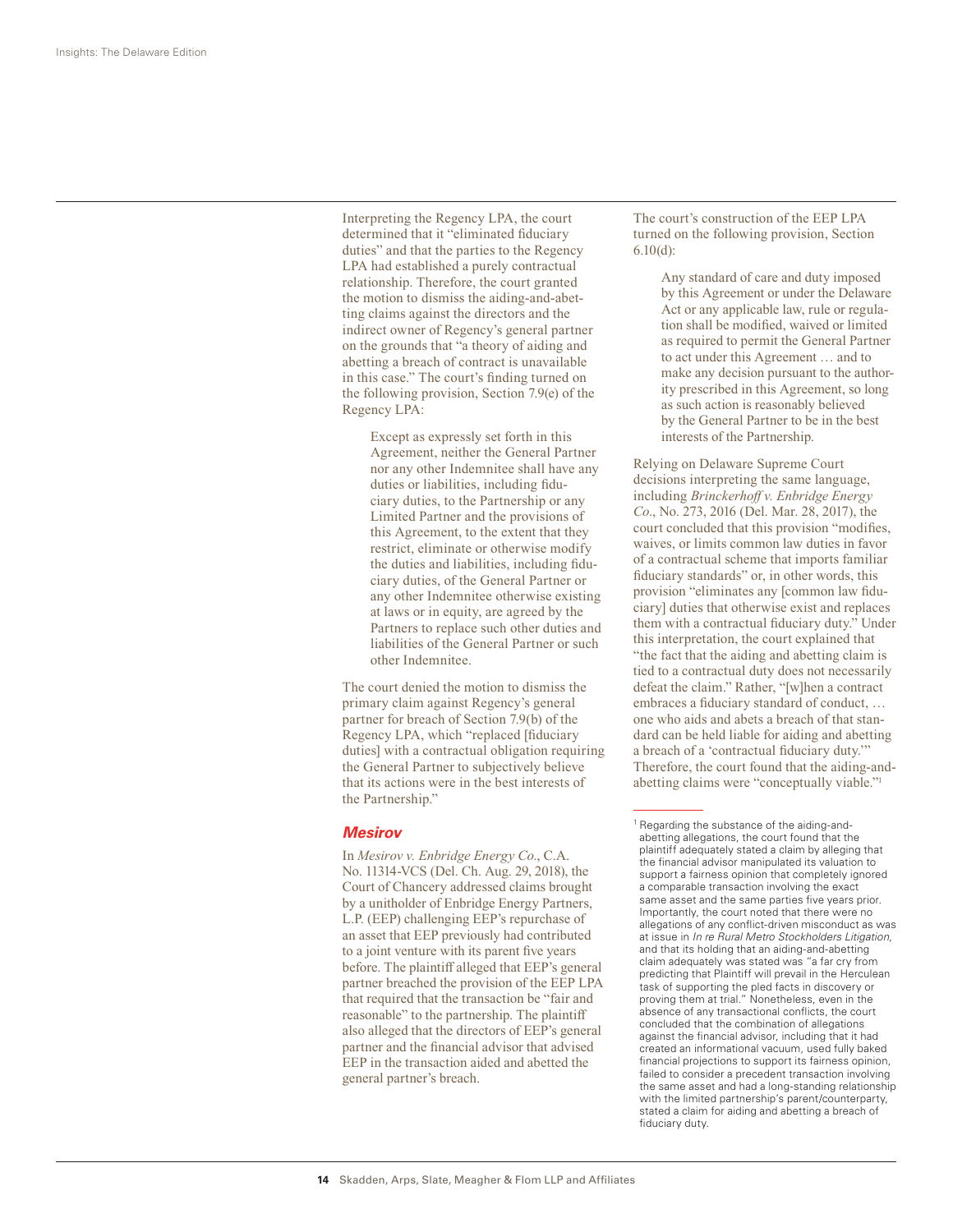The distinction between *Mesirov* and *Dieckman* is subtle but significant. In both *Mesirov* and *Dieckman*, the court found that the LPAs each established a contractual standard that governed in the place of common law fiduciary duties. And in both cases, the court found that the primary claims for breach of the governing contractual standard

survived dismissal. However, to assess the viability of aiding-and-abetting claims, the court looked to the precise provisions of each LPA to determine whether each LPA expressly eliminated all fiduciary duties, which would foreclose any aiding-and-abetting claims.

## Implications

The Court of Chancery's recent decisions in *Dieckman* and *Mesirov* highlight the impact of a significant distinction between limited partnership agreements that expressly eliminate all fiduciary duties and those that replace common law fiduciary duties with contractual standards:

- Limited partnership agreements that expressly eliminate all fiduciary duties are distinct from those that merely replace common law fiduciary duties with contractual standards, and this distinction may have important consequences, including with respect to secondary liability claims for aiding and abetting.
- If a limited partnership agreement uses language that expressly eliminates all fiduciary duties, based on *Dieckman*, there can be no claim for aiding and abetting a breach of the agreement under Delaware law.
- However, based on *Mesirov*, if the agreement does not expressly eliminate all fiduciary duties, then the agreement may create a contractual fiduciary duty that can support a claim for aiding and abetting.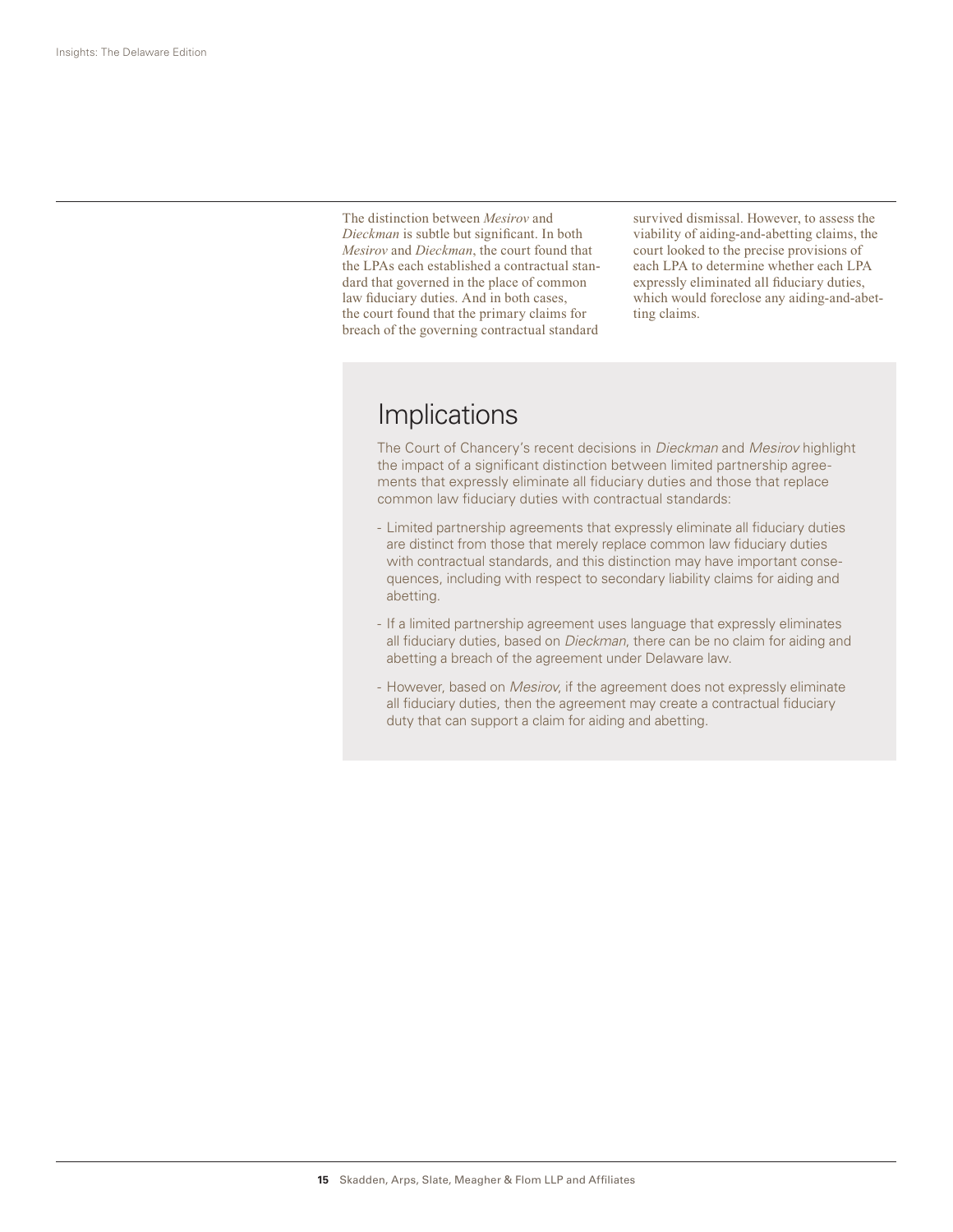# **Delaware Enacts Amendments to LLC Act and Delaware General Corporation Law**

**Contributors** 

**Allison L. Land,** Partner **Anne E. Connolly,** Associate

On July 24, 2018, Delaware Gov. John Carney signed into law amendments to the Delaware Limited Liability Company Act (DLLCA) and the Delaware General Corporation Law (DGCL) (collectively, the Acts), which are intended to keep the Acts current and maintain their national pre-eminence. All of the amendments discussed herein became effective August 1, 2018, except for the amendments relating to registered series, which will become effective August 1, 2019.

This year's amendments provide for (i) the division of an LLC into two or more separate LLCs, (ii) the formation of registered series of LLCs and statutory public benefit LLCs, (iii) the use of blockchain technology for maintenance of LLC and LP records and for electronic transmissions, among other things, (iv) the application of the "market out" exception to appraisal rights for Section 251(h) short-form mergers, and (v) certain changes to the procedures for ratification of defective corporate acts.

#### **Division of LLCs**

The amendments enable a single LLC to divide into two or more newly formed LLCs with the dividing company either continuing or terminating its existence, as the case may be.

A division may be utilized to facilitate, among other things, a spin-off, the sale of one or more lines of business, or the sale of assets, rights and properties, along with related liabilities, thereby eliminating the need to transfer assets and liabilities, or assign contracts or licenses, to newly formed LLCs. Rather, upon effectiveness of a division, the dividing company's assets and liabilities are "allocated" to, and vested in, the resulting LLCs, as specified in a plan of division, without the need for any further action by any party. The division of an LLC could also be utilized, for example, to facilitate the sale of several lines of business to separate buyers simultaneously, and the equity interests in the resulting LLCs would be issued solely to the buyers of such lines of business.

Interests in the dividing LLC may remain outstanding (if the dividing LLC survives) or be exchanged for, or converted into, cash, property, or interests in one or more of the resulting LLCs or in any other business entity, in each case, as set forth in the plan of division.

#### **Plan of Division**

The plan of division need not specifically identify each asset and liability to be allocated to a resulting LLC, so long as each asset and liability of the dividing company is reasonably identified and attributable to a resulting LLC, by any method where the identity is objectively determinable. While a certificate of division is required to be filed with the Delaware secretary of state in order to effectuate the division, the underlying plan of division setting forth the specific terms, conditions and allocation between the resulting LLCs is not required to be filed with the Delaware secretary of state or otherwise be publicly available.

#### **Protective Provisions**

Existing creditors are protected by a provision that makes each division company jointly and severally liable for any liabilities that are not allocated in the plan of division, or if the division constitutes a fraudulent transfer with respect to such liabilities. In addition, for LLCs formed prior to August 1, 2018, that are parties to written agreements entered into prior to August 1, 2018, containing restrictions, conditions or prohibitions on mergers, consolidations or asset transfers, such provisions shall be deemed to apply to a division as if it were a merger, consolidation or asset transfer. Parties that enter into agreements with LLCs on or after August 1, 2018, that desire to restrict, condition or prohibit divisions must specifically provide for such restriction, condition or prohibition in their agreements. The amendments provide further protection for creditors by requiring a division contact to be named in the certificate of division. The division contact must provide any creditor of the dividing company with the name and address of the division company to which such creditor's claim was allocated for six years following the division.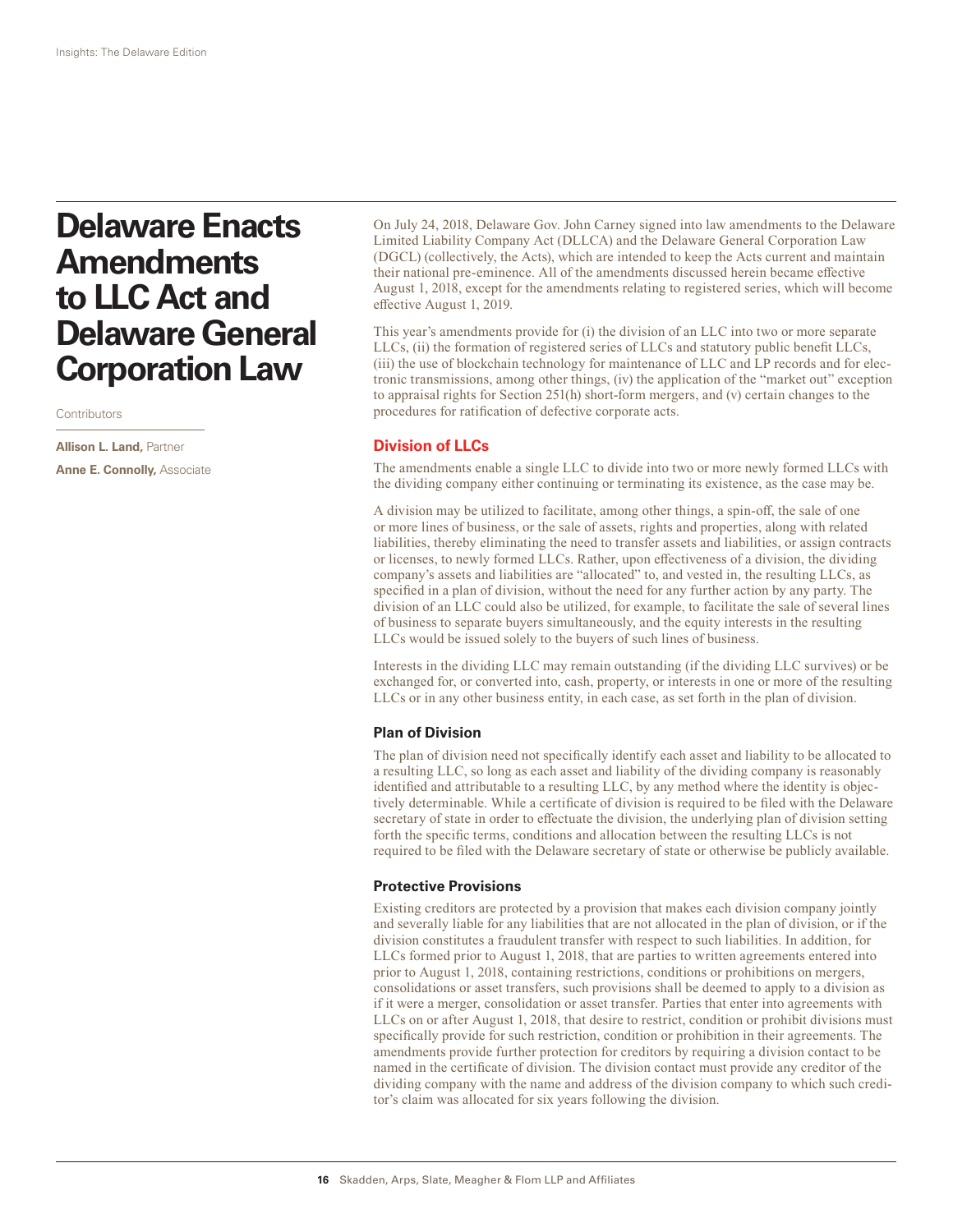#### **Tax Implications**

A division can be treated as a tax-free transaction in certain circumstances, including, for example, a division used to effectuate a pro rata spin-off to existing members. Because the amendments to the DLLCA specifically provide that the allocation of assets in a division is not deemed a transfer or assignment, transfer taxes also may not be imposed, though the laws of each applicable jurisdiction would need to be reviewed to confirm such treatment.

#### **Registered Series**

The amendments authorize the formation of "registered series," a new type of series of an LLC. Registered series address certain issues and limitations that have arisen in connection with existing series, including (i) the inability of an existing series to obtain a good standing certificate, (ii) the inability of an existing series to merge with other series of the same LLC, and (iii) the fact that existing series are not considered "registered organizations" for purposes of the Uniform Commercial Code (UCC), thereby creating issues in perfecting a security interest against a series' assets.

#### **Addressing the Limitations of Existing Series**

Under the amendments, a registered series is an "association" and has the attributes of a "registered organization," for purposes of the UCC, which may facilitate the use of registered series in secured financing transactions. In order to form a registered series, a certificate of registered series must be filed with the secretary of state. Accordingly, under the amendments and accompanying amendments to Delaware's UCC, the rules for filing UCC statements in Delaware against a registered series formed under the DLLCA should become simplified. While registered series will have the same rights, powers and interseries limitations on liabilities as series previously formed under Section 18-215(b) of the DLLCA, which will be known as "protected series," registered series are able to obtain good standing certificates from the secretary of state. Note that if an LLC is not in good standing, any registered series associated with such LLC will not be able to

obtain a good standing certificate. Because registered series have many of the attributes of a separate entity, and the state is required to maintain a record for registered series, an annual fee of \$75 will be payable by each registered series to the secretary of state. The attributes of a protected series will remain unchanged, and thus no annual fee will be payable by a protected series to the secretary of state.

#### **Conversion and Merger of Registered Series**

A protected series can convert to a registered series by filing a certificate of conversion and a certificate of registered series. Similarly, a registered series is able to convert back to a protected series. Conversion requires the approval of members holding 50 percent of the profits of such series (unless otherwise provided in the LLC agreement). Additionally, one or more registered series of an LLC may merge or consolidate with or into one or more other registered series of the same LLC, a more practical way to combine the assets and liabilities of two series than previously available under applicable law (*i.e.*, transferring all assets and liabilities). The merger of a registered series must be approved in accordance with the LLC agreement or, if the LLC agreement is silent, then by members holding more than 50 percent of the interest in profits of each merging series. The plan of merger of two registered series could amend a provision of the LLC agreement that relates only to the constituent registered series, without obtaining the vote required by the LLC agreement for an amendment to the LLC agreement.

#### **Additional Considerations**

Notwithstanding the amendments, it remains unclear how, and to what extent, the separateness of series will be respected by courts outside Delaware. A bankruptcy court, for example, may not apply Delaware law regarding the separateness of the series and could consolidate the assets of separate series in the event of a bankruptcy. Similarly, courts of other states may not honor the internal affairs doctrine and apply Delaware law if a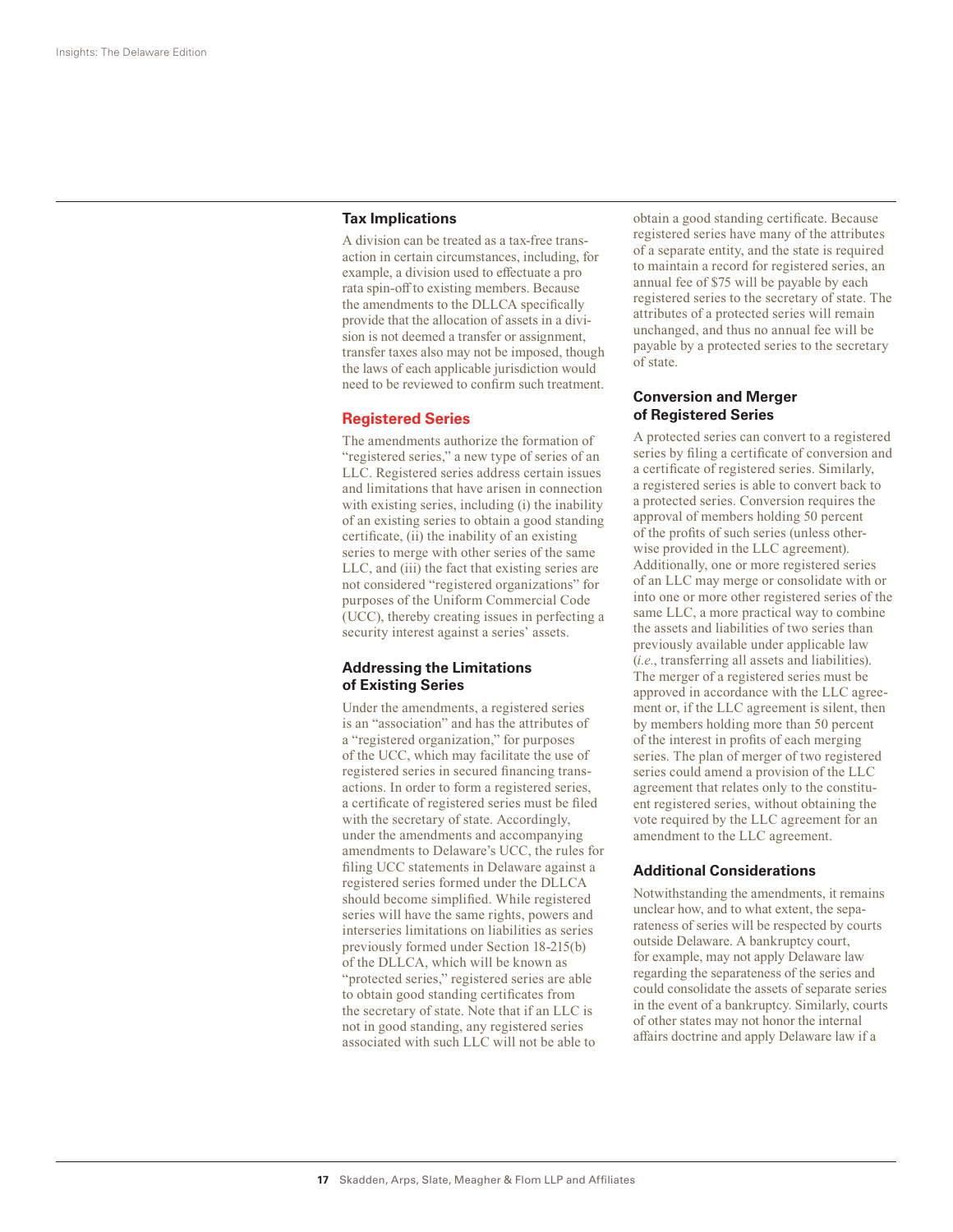suit is brought outside Delaware. The Uniform Protected Series Act has been approved by the Uniform Law Commission, which may result in more states having series provisions. This development could increase the likelihood of a court in an adopting jurisdiction correctly interpreting Delaware law and respecting separateness of series.

#### **Statutory Public Benefit LLCs**

The amendments to the DLLCA provide for the formation of statutory public benefit LLCs which, like public benefit corporations, are intended to produce a public benefit and operate in a responsible and sustainable manner. Examples of public benefits include effects of an artistic, charitable, cultural, economic, educational, environmental, literary, medical, religious, scientific or technological nature. A statutory public benefit LLC permits a for-profit LLC to balance the members' pecuniary interests with the public benefit to be promoted by the statutory public benefit LLC (as set forth in its certificate of formation) and the best interests of those materially affected by the statutory public benefit LLC's conduct.

The managers, members or other persons managing the business and affairs of the statutory public benefit LLC are required to balance the members' pecuniary interests with the stated public benefit, though there is no personal liability for monetary damages for failure to balance such interests in accordance with this provision. Fiduciary duties of the statutory public benefit LLC may otherwise be modified or eliminated, though the ability to restrict duties is more limited than in LLCs generally.

The amendments impose a two-third member voting requirement for a statutory public benefit LLC seeking to amend its certificate of formation in order to revise the statement of its public benefit, merge into an entity that is not a statutory public benefit LLC (or similar entity) or otherwise cease to be a statutory public benefit LLC. The amendments correspond to provisions of the DGCL

that relate to public benefit corporations, though formation of a statutory public benefit LLC is not the exclusive means of forming an LLC operated for a public benefit. The amendments provide an additional structure for the increasingly popular goal of seeking to balance pecuniary interests with a public benefit.

#### **Cancellation of LLC Upon Abuse of Powers**

Under the amendments, the Delaware attorney general may file a motion in the Court of Chancery to cancel the certificate of formation of any LLC for abuse or misuse of its powers, privileges or existence. Upon any such cancellation, the court has the power to appoint trustees, receivers or otherwise wind up the LLC's affairs. This new Section 18-112 corresponds to newly amended Section 284 of the DGCL, which provides a similar process for terminating a corporation for abuses.

#### **Blockchain Maintenance of Records and Electronic Transmissions**

The amendments to the DLLCA and the Delaware Revised Uniform Limited Partnership Act provide specific statutory authority for LLCs and LPs to use networks of electronic databases, known as blockchains or distributed ledgers, to create and maintain LLC or LP records, as applicable. These amendments correspond to last year's amendments to the DGCL relating to blockchain technology and will allow for the use of this new technology in connection with the governance of LLCs.

#### **Application of 'Market Out' Exception to Appraisal Rights for Section 251(h) Mergers**

The amendments to DGCL Section 262(b) apply the "market out" exception to the availability of statutory appraisal rights for back-end mergers consummated pursuant to Section 251(h) following an exchange offer without a vote of stockholders. Previously, Section 262(b)(3) provided that appraisal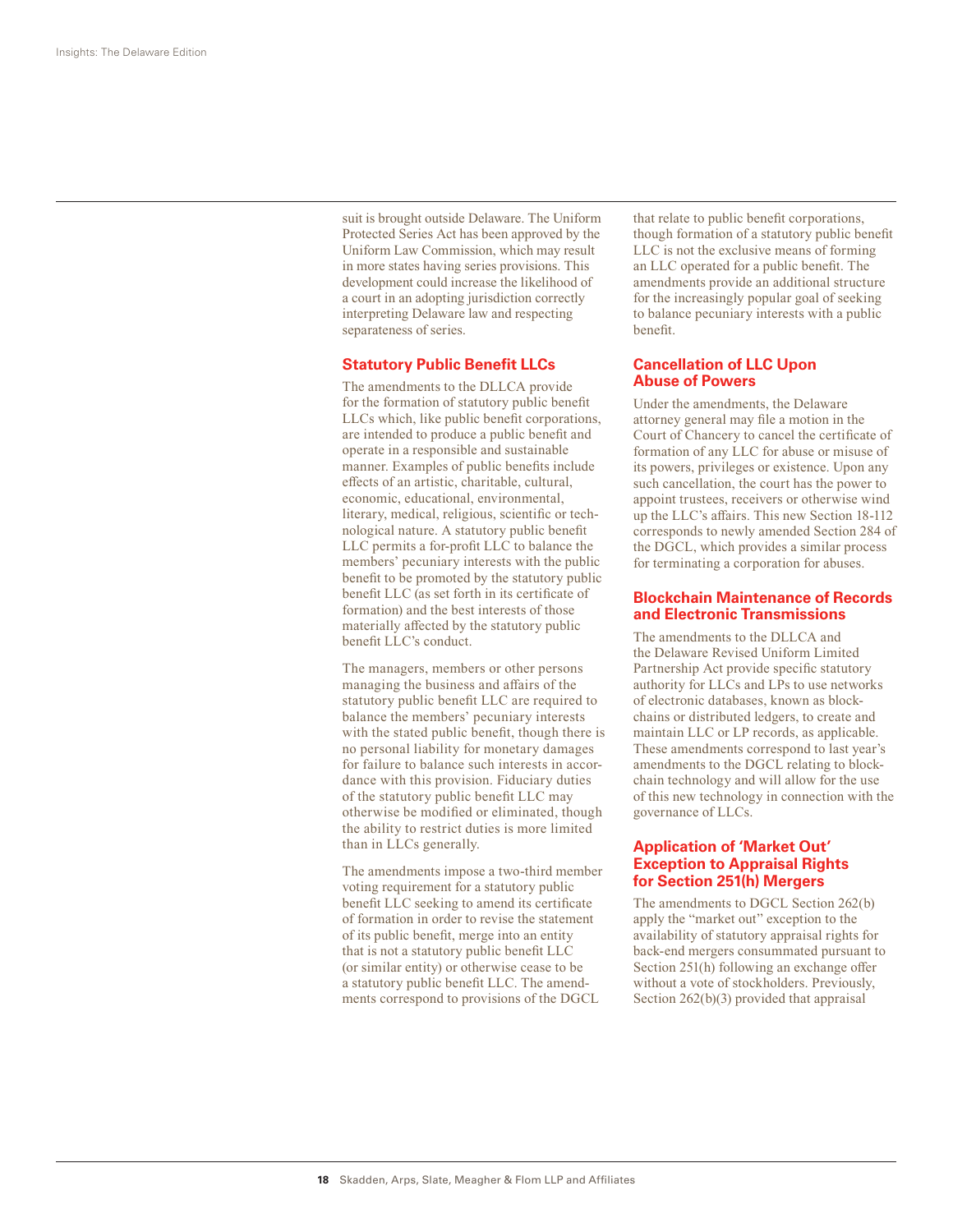rights were available for mergers effected pursuant to Section 251(h) so long as any shares were held by persons other than the parent. This differs from mergers generally, in which appraisal rights are not available for shares of any class or series of stock of a target corporation that are listed on a national securities exchange or held of record by more than 2,000 holders if the merger consideration for such shares consists solely of (i) stock of the surviving corporation or any other corporation (or depositary receipts in respect thereof) that is listed on a national securities exchange or held of record by more than 2,000 holders, (ii) cash in lieu of fractional shares or depositary receipts, or (iii) any combination of the foregoing. However, this "market out" exception did not apply to mergers effected pursuant to Section 251(h). As a result, Section 251(h) rarely was utilized in acquisitions where the merger consideration paid to target stockholders is shares of stock. Mergers effected after August 1, 2018, under Section 251(h) following a stock-for-stock exchange offer of publicly traded shares will receive treatment for appraisal rights equal to that afforded to holders in one-step acquisitions where a vote of target stockholders is required to approve the merger.

#### **Information Required by Appraisal Statement**

The amendments to Section 262(e) modify the information to be included in the statement that must be furnished to dissenting stockholders upon their request in connection with Section 251(h) mergers. Previously, Section 262(e) required that the statement to dissenting stockholders provide the aggregate number of shares not voted in favor of the merger and for which appraisal rights were demanded, and the aggregate number of holders of such shares. In recognition of the fact that no shares are "voted" for the adoption of the merger agreement in a Section 251(h) transaction, the amendments clarify that the surviving corporation must provide stockholders, upon their request, with the number of shares not purchased in the tender or exchange offer, rather than the number of shares not voted for the merger.

#### **Ratification of Defective Corporate Acts**

Several amendments have been made to Section 204, originally adopted in 2014 to provide a mechanism for a corporation to ratify defective corporate acts. First, the amendments confirm that Section 204 remains available for ratifying defective corporate acts in circumstances where no shares of valid stock are outstanding. This amendment eliminates the need for any stockholder vote on the ratification of a defective corporate act in such circumstances, even if a vote of stockholders would otherwise be required under Section 204.

Second, the amendments clarify that, in cases where a vote of stockholders is required for the ratification of a defective corporate act, the notice of the stockholder meeting required to be given to holders of valid or putative stock may be given to such holders as of the record date for the defective corporate act if it involved the establishment of a record date. This change will facilitate a corporation's ability to use the ratification mechanisms in Section 204 since most corporations, especially large ones, are more likely to have a list of stockholders as of the record date for the defective corporate act. The amendments also allow public companies to give such notice to such stockholders through disclosure in a proxy statement or other document publicly filed with the Securities and Exchange Commission pursuant to Section 13, 14 or 15(d) of the Securities Exchange Act.

Next, the amendments clarify and confirm that any act or transaction that a corporation takes that is within its power under the DGCL may be ratified under Section 204 if such act or transaction was void or voidable due to a "failure of authorization." Such amendment is intended to eliminate any implication arising from *Nguyen v. View, Inc*., C.A. No. 11138- VCS (Del. Ch. June 6, 2017) that an act or transaction may not be within the power of a corporation — and therefore may not constitute a "defective corporate act" susceptible to cure by ratification — solely on the basis that it was not approved in accordance with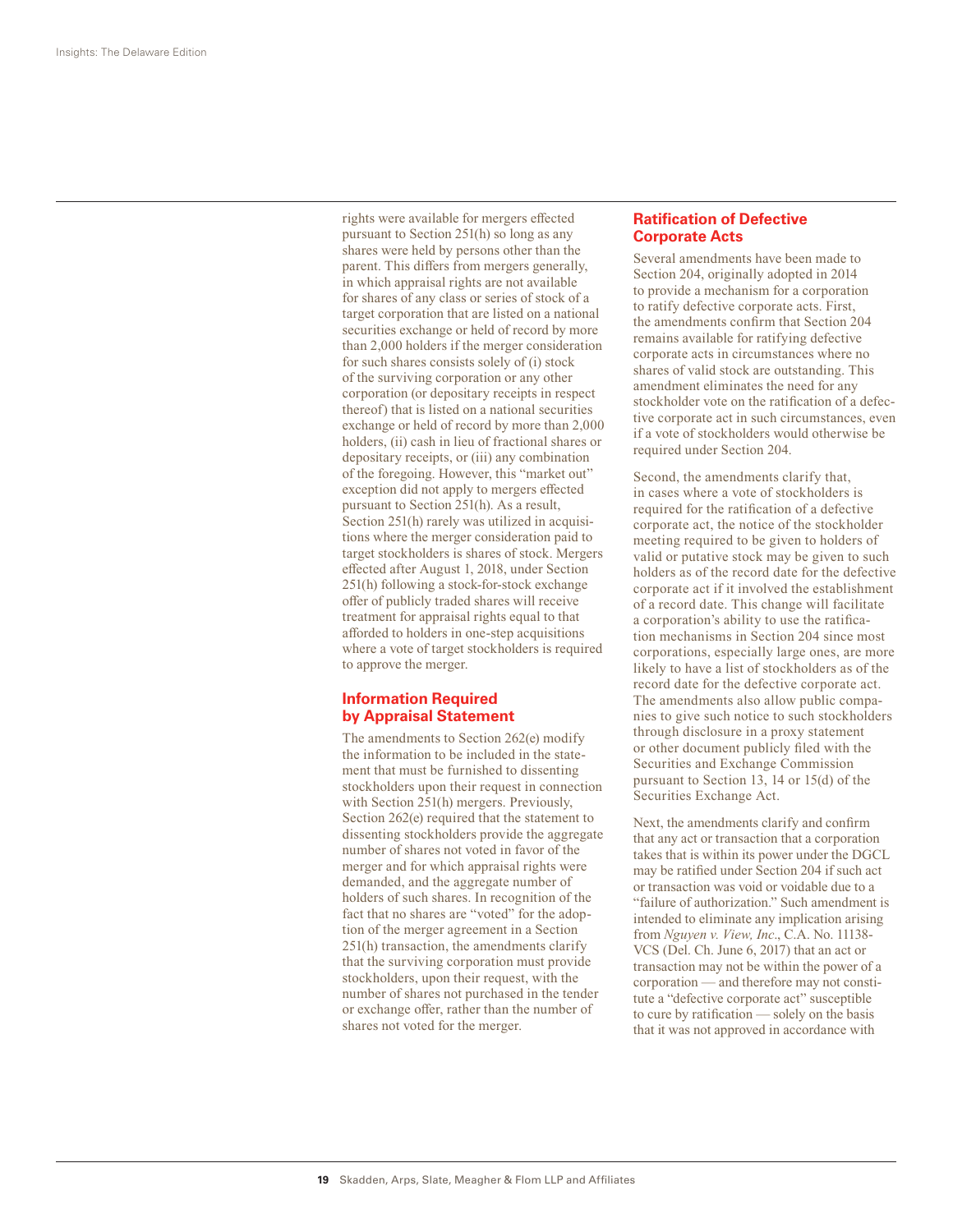the provisions of the DGCL or the corporation's certificate of incorporation or bylaws. The amendments, however, do not alter the power of the Court of Chancery to decline to validate a defective corporate act that has been ratified under Section 204 on the basis that the failure of authorization that rendered such act void or voidable involved a deliberate withholding of any consent or approval required under the DGCL, the certificate of incorporation or bylaws.

Finally, the amendments clarify that the failure of an act or transaction to be approved in compliance with disclosures in any proxy statement or consent solicitation statement may constitute a failure of authorization. Thus, an act or transaction alleged to be defective due to deficiencies in the disclosure documents whereby the vote or consent of stockholders to such act or transaction was sought may be cured through ratification pursuant to Section 204.

#### **Forfeiture of Charter**

The amendments also modify Section 284 to make clear that the Delaware attorney general has the exclusive authority to move for the revocation or forfeiture of a corporation's charter for abuse, misuse or nonuse of its corporate powers, privileges or franchises by filing a complaint in the Court of Chancery. Furthermore, as amended, Section 284 provides that the Court of Chancery has the power to appoint a trustee to administer and wind up the affairs of a corporation whose charter has been revoked or forfeited pursuant to Section 284.

Copies of the amendments, which have been enacted, are available here and here.

*This article was originally published on skadden.com on August 2, 2018.*